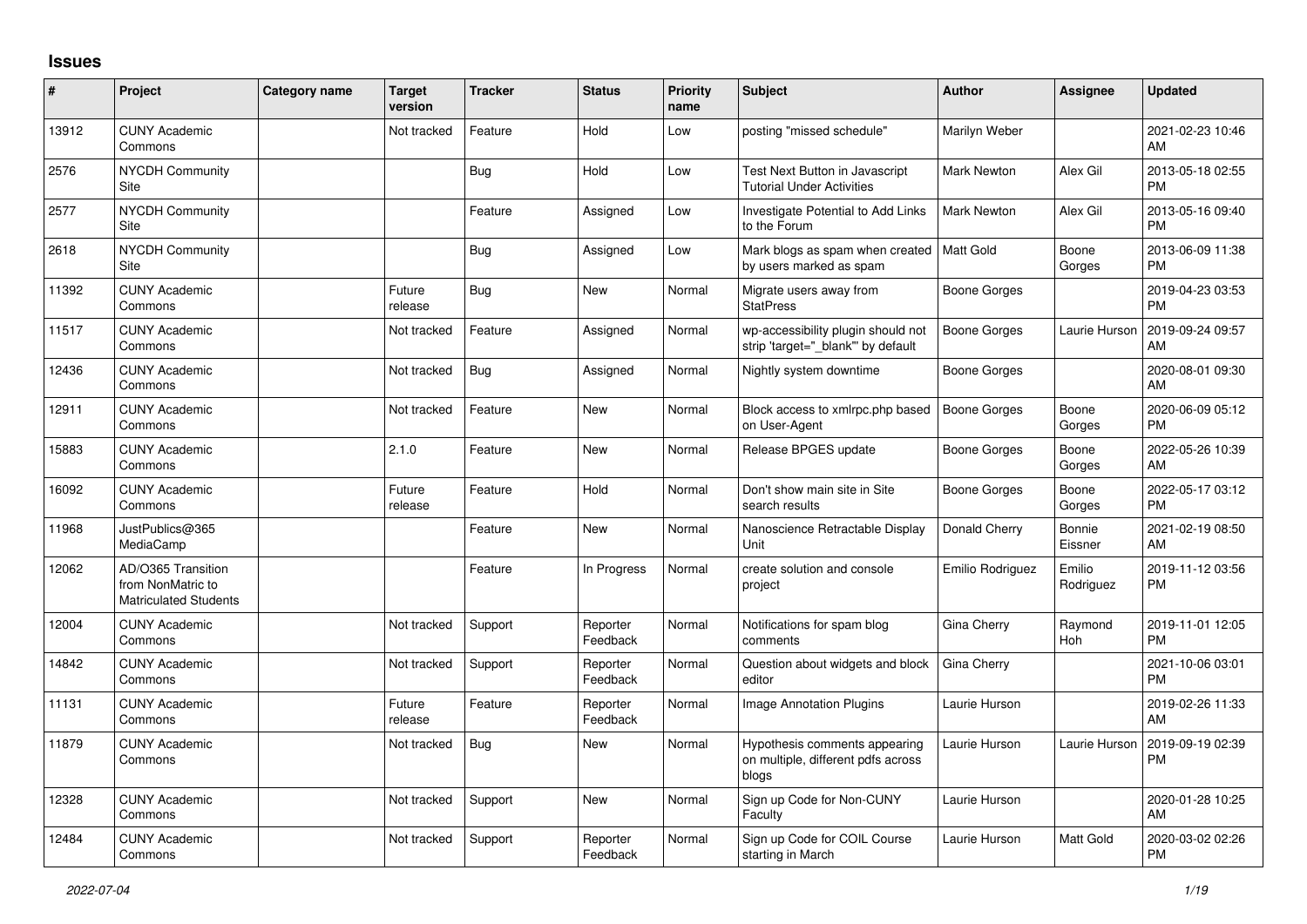| #     | Project                         | Category name | <b>Target</b><br>version | <b>Tracker</b> | <b>Status</b>        | <b>Priority</b><br>name | <b>Subject</b>                                                       | <b>Author</b>   | Assignee           | <b>Updated</b>                |
|-------|---------------------------------|---------------|--------------------------|----------------|----------------------|-------------------------|----------------------------------------------------------------------|-----------------|--------------------|-------------------------------|
| 14475 | <b>CUNY Academic</b><br>Commons |               | Not tracked              | Publicity      | <b>New</b>           | Normal                  | <b>OER Showcase Page</b>                                             | Laurie Hurson   | Laurie Hurson      | 2021-09-14 10:46<br>AM        |
| 14504 | <b>CUNY Academic</b><br>Commons |               | Not tracked              | Publicity      | Reporter<br>Feedback | Normal                  | Adding showcases to home page<br>menu                                | Laurie Hurson   | Boone<br>Gorges    | 2022-01-19 03:26<br><b>PM</b> |
| 14538 | <b>CUNY Academic</b><br>Commons |               | Not tracked              | Support        | Reporter<br>Feedback | Normal                  | Weebly To Commons                                                    | Laurie Hurson   |                    | 2021-09-14 10:47<br>AM        |
| 14936 | <b>CUNY Academic</b><br>Commons |               |                          | <b>Bug</b>     | <b>New</b>           | Normal                  | Commons websites blocked by<br>SPS campus network                    | Laurie Hurson   |                    | 2021-11-03 03:57<br><b>PM</b> |
| 14940 | <b>CUNY Academic</b><br>Commons |               |                          | Bug            | <b>New</b>           | Normal                  | Discrepancy between Commons<br>profile "sites" and actual # of sites | Laurie Hurson   |                    | 2021-11-08 11:09<br>AM        |
| 15176 | <b>CUNY Academic</b><br>Commons |               | Not tracked              | Support        | Reporter<br>Feedback | Normal                  | Archiving Q Writing & Old<br>Wordpress Sites on the Commons          | Laurie Hurson   |                    | 2022-02-08 10:28<br>AM        |
| 15613 | <b>CUNY Academic</b><br>Commons |               | 2.0.3                    | Feature        | Reporter<br>Feedback | Normal                  | Adding "Passster" plugin                                             | Laurie Hurson   |                    | 2022-06-29 11:32<br>AM        |
| 15757 | <b>CUNY Academic</b><br>Commons |               |                          | Bug            | <b>New</b>           | Normal                  | Members # do not match                                               | Laurie Hurson   |                    | 2022-03-30 04:52<br><b>PM</b> |
| 15923 | <b>CUNY Academic</b><br>Commons |               | Not tracked              | Feature        | Reporter<br>Feedback | Normal                  | <b>Bellows Plugin Adjustments</b>                                    | Laurie Hurson   |                    | 2022-04-20 10:10<br>AM        |
| 2612  | <b>CUNY Academic</b><br>Commons |               | Not tracked              | Publicity      | Assigned             | Normal                  | Pinterest site for the Commons                                       | local admin     | Sarah<br>Morgano   | 2016-03-04 11:19<br>AM        |
| 7828  | <b>CUNY Academic</b><br>Commons |               | Not tracked              | Feature        | Assigned             | Normal                  | Theme Assessment 2017                                                | Margaret Galvan | Margaret<br>Galvan | 2017-05-02 10:41<br><b>PM</b> |
| 8607  | <b>CUNY Academic</b><br>Commons |               | Not tracked              | Support        | <b>New</b>           | Normal                  | Paypal?                                                              | Marilyn Weber   | Matt Gold          | 2018-05-15 01:37<br><b>PM</b> |
| 9207  | <b>CUNY Academic</b><br>Commons |               | Future<br>release        | Support        | Reporter<br>Feedback | Normal                  | display dashboards made in<br>Tableau?                               | Marilyn Weber   | Boone<br>Gorges    | 2018-04-10 10:42<br>AM        |
| 10657 | <b>CUNY Academic</b><br>Commons |               | Not tracked              | Support        | Reporter<br>Feedback | Normal                  | child theme problems                                                 | Marilyn Weber   |                    | 2018-11-08 01:19<br><b>PM</b> |
| 11149 | <b>CUNY Academic</b><br>Commons |               | Not tracked              | Support        | Reporter<br>Feedback | Normal                  | comments getting blocked                                             | Marilyn Weber   | Raymond<br>Hoh     | 2019-03-26 11:40<br>AM        |
| 11509 | <b>CUNY Academic</b><br>Commons |               | Not tracked              | Support        | Reporter<br>Feedback | Normal                  | deleted Page causing a Menu<br>problem?                              | Marilyn Weber   |                    | 2019-06-04 09:54<br>AM        |
| 11519 | <b>CUNY Academic</b><br>Commons |               | Not tracked              | Support        | Assigned             | Normal                  | comment option not appearing                                         | Marilyn Weber   |                    | 2019-09-24 10:28<br>AM        |
| 11771 | <b>CUNY Academic</b><br>Commons |               | Not tracked              | Support        | Reporter<br>Feedback | Normal                  | post displays in sections                                            | Marilyn Weber   |                    | 2019-08-20 10:34<br>AM        |
| 11787 | <b>CUNY Academic</b><br>Commons |               | Not tracked              | Support        | Reporter<br>Feedback | Normal                  | automated comments notifications<br>on ZenDesk                       | Marilyn Weber   |                    | 2019-08-26 06:18<br><b>PM</b> |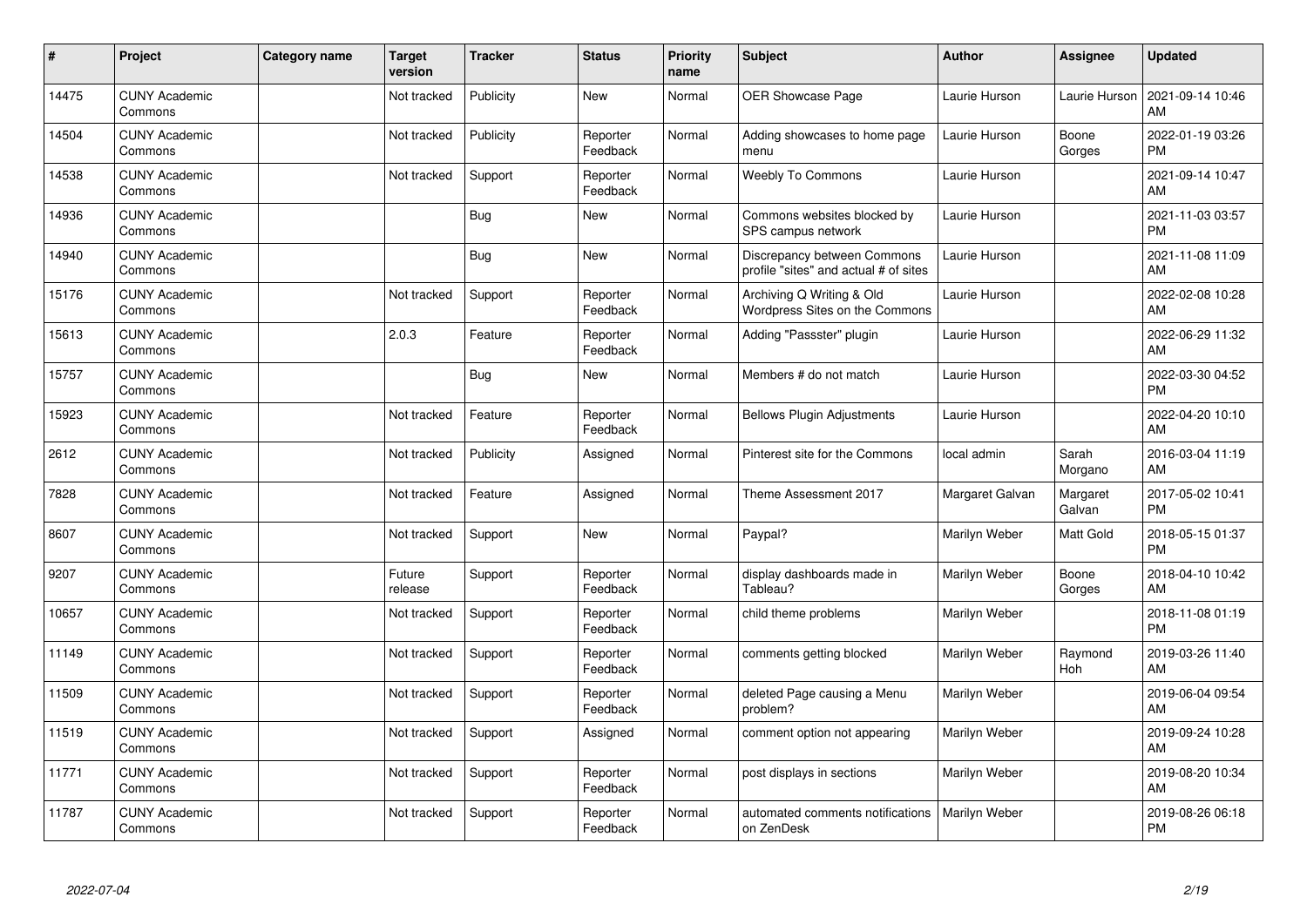| #     | Project                         | <b>Category name</b> | <b>Target</b><br>version | <b>Tracker</b> | <b>Status</b>        | <b>Priority</b><br>name | <b>Subject</b>                                                    | <b>Author</b>      | <b>Assignee</b> | <b>Updated</b>                |
|-------|---------------------------------|----------------------|--------------------------|----------------|----------------------|-------------------------|-------------------------------------------------------------------|--------------------|-----------------|-------------------------------|
| 11848 | <b>CUNY Academic</b><br>Commons |                      | Not tracked              | Support        | Hold                 | Normal                  | a Dean of Faculty wants to share<br>a large file                  | Marilyn Weber      |                 | 2019-09-24 08:44<br>AM        |
| 12352 | <b>CUNY Academic</b><br>Commons |                      | Not tracked              | Support        | <b>New</b>           | Normal                  | "posts list" page builder block<br>option                         | Marilyn Weber      |                 | 2020-02-03 01:29<br><b>PM</b> |
| 13034 | <b>CUNY Academic</b><br>Commons |                      | Not tracked              | Support        | Reporter<br>Feedback | Normal                  | a site is asking people to join the<br>Commons to get a download  | Marilyn Weber      |                 | 2020-07-12 07:23<br>AM        |
| 13255 | <b>CUNY Academic</b><br>Commons |                      | Not tracked              | Support        | Reporter<br>Feedback | Normal                  | Accessibility problems                                            | Marilyn Weber      |                 | 2020-09-01 05:48<br><b>PM</b> |
| 13286 | <b>CUNY Academic</b><br>Commons |                      | Not tracked              | Support        | New                  | Normal                  | problem connecting with<br><b>WordPress app</b>                   | Marilyn Weber      | Raymond<br>Hoh  | 2020-09-08 11:16<br><b>AM</b> |
| 14398 | <b>CUNY Academic</b><br>Commons |                      | Not tracked              | Support        | Reporter<br>Feedback | Normal                  | Events plug-in notification problem                               | Marilyn Weber      |                 | 2021-05-11 11:21<br>AM        |
| 14784 | <b>CUNY Academic</b><br>Commons |                      |                          | Support        | Reporter<br>Feedback | Normal                  | User report of logo problem when<br>using Customizer theme        | Marilyn Weber      |                 | 2021-09-17 10:25<br>AM        |
| 14900 | <b>CUNY Academic</b><br>Commons |                      | Not tracked              | Support        | Reporter<br>Feedback | Normal                  | previous theme?                                                   | Marilyn Weber      |                 | 2021-10-25 10:31<br>AM        |
| 15045 | <b>CUNY Academic</b><br>Commons |                      |                          | Support        | New                  | Normal                  | no result for KCeL in the search<br>box on the commons            | Marilyn Weber      |                 | 2021-12-10 11:29<br>AM        |
| 15169 | <b>CUNY Academic</b><br>Commons |                      | 2.0.3                    | Support        | Reporter<br>Feedback | Normal                  | new Prelude website zipfiles for<br>custom theme and other files. | Marilyn Weber      |                 | 2022-06-29 11:32<br>AM        |
| 15260 | <b>CUNY Academic</b><br>Commons |                      |                          | Support        | Reporter<br>Feedback | Normal                  | Diacritical markings   European<br>Stages                         | Marilyn Weber      |                 | 2022-02-04 08:16<br>AM        |
| 15370 | <b>CUNY Academic</b><br>Commons |                      |                          | Support        | Reporter<br>Feedback | Normal                  | All-in-One Event Calendar?                                        | Marilyn Weber      |                 | 2022-02-17 11:03<br>AM        |
| 15565 | <b>CUNY Academic</b><br>Commons |                      |                          | Support        | New                  | Normal                  | Events - send updates to an email<br>listserv                     | Marilyn Weber      |                 | 2022-03-10 01:06<br><b>PM</b> |
| 15655 | <b>CUNY Academic</b><br>Commons |                      | 2.0.3                    | Support        | Reporter<br>Feedback | Normal                  | Event Aggregator plugin?                                          | Marilyn Weber      |                 | 2022-06-29 11:32<br><b>AM</b> |
| 15816 | <b>CUNY Academic</b><br>Commons |                      | Not tracked              | Support        | New                  | Normal                  | slow loading at SPS                                               | Marilyn Weber      |                 | 2022-04-05 01:26<br><b>PM</b> |
| 16099 | <b>CUNY Academic</b><br>Commons |                      |                          | Support        | Reporter<br>Feedback | Normal                  | request for Newsletter Glue                                       | Marilyn Weber      |                 | 2022-05-13 12:14<br><b>PM</b> |
| 16110 | <b>CUNY Academic</b><br>Commons |                      |                          | Support        | Reporter<br>Feedback | Normal                  | remove Creative Commons<br>license from pages?                    | Marilyn Weber      | Raymond<br>Hoh  | 2022-05-17 06:11<br><b>PM</b> |
| 2571  | <b>NYCDH Community</b><br>Site  |                      |                          | Feature        | Assigned             | Normal                  | Add Google custom search box to<br>homepage                       | Mark Newton        | Raymond<br>Hoh  | 2013-05-18 07:49<br><b>PM</b> |
| 2573  | NYCDH Community<br>Site         |                      |                          | Feature        | Reporter<br>Feedback | Normal                  | Add dh_nyc twitter list feed to site                              | <b>Mark Newton</b> | Matt Gold       | 2013-05-16 11:42<br>PM        |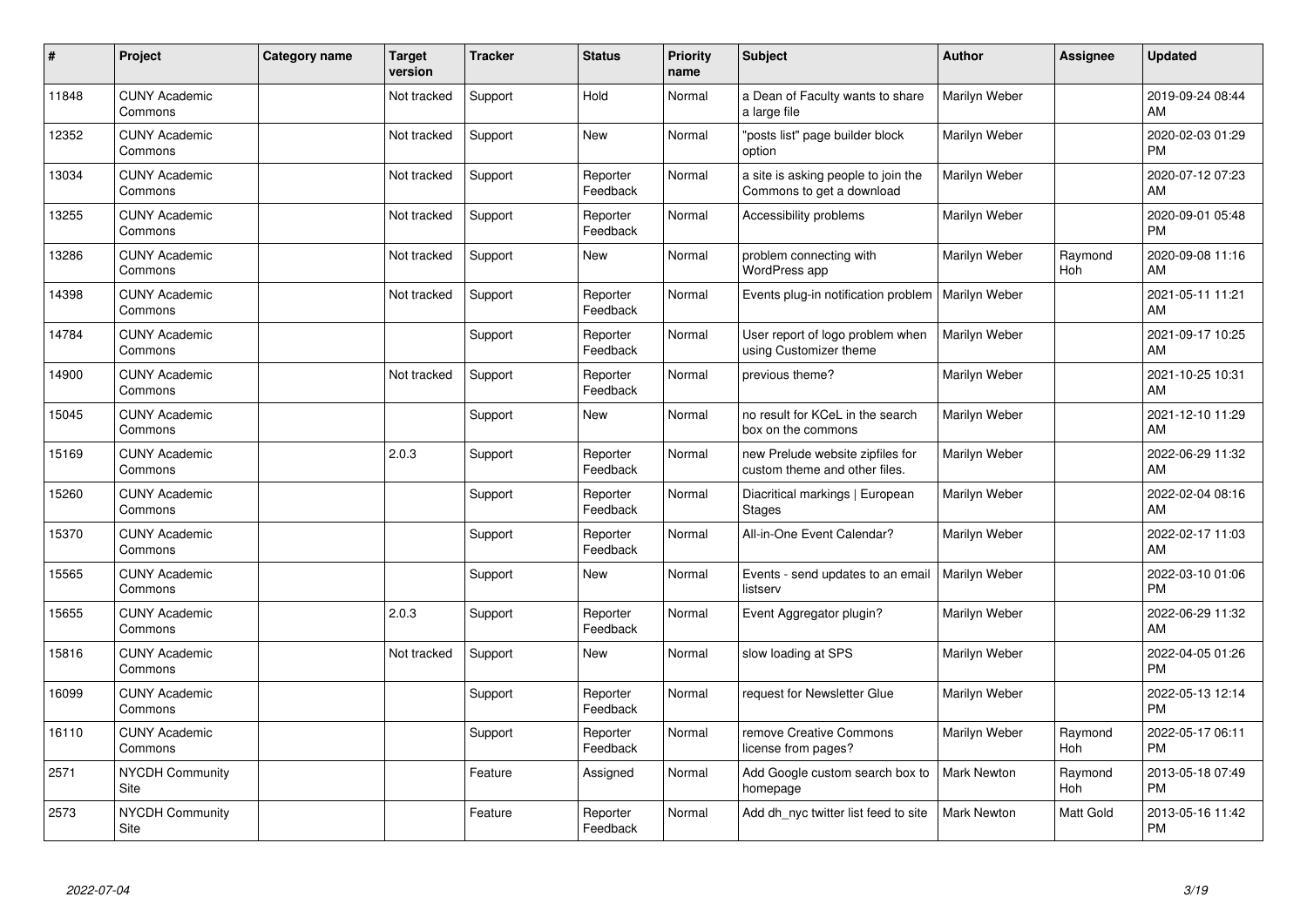| $\pmb{\#}$ | Project                         | <b>Category name</b> | <b>Target</b><br>version | <b>Tracker</b> | <b>Status</b>        | <b>Priority</b><br>name | Subject                                                                                                                                      | <b>Author</b>             | Assignee              | <b>Updated</b>                |
|------------|---------------------------------|----------------------|--------------------------|----------------|----------------------|-------------------------|----------------------------------------------------------------------------------------------------------------------------------------------|---------------------------|-----------------------|-------------------------------|
| 2574       | <b>NYCDH Community</b><br>Site  |                      |                          | Feature        | Assigned             | Normal                  | Add Way to Upload Files to<br>Groups                                                                                                         | <b>Mark Newton</b>        | Raymond<br>Hoh        | 2013-05-18 07:46<br><b>PM</b> |
| 10262      | <b>CUNY Academic</b><br>Commons |                      | Not tracked              | Bug            | Reporter<br>Feedback | Normal                  | Newsletter Plugin: Broken Image<br>at Bottom of All Newsletters                                                                              | Mark Webb                 | Raymond<br>Hoh        | 2018-08-30 05:17<br><b>PM</b> |
| 4235       | <b>CUNY Academic</b><br>Commons |                      | Not tracked              | Design/UX      | Assigned             | Normal                  | Explore user experience around<br>comments on forum topics vs docs                                                                           | Matt Gold                 | Samantha<br>Raddatz   | 2015-07-21 10:23<br>AM        |
| 8837       | <b>CUNY Academic</b><br>Commons |                      | Not tracked              | Feature        | Assigned             | Normal                  | Create a form to request info from<br>people requesting premium<br>themes and plugins                                                        | <b>Matt Gold</b>          | Marilyn<br>Weber      | 2017-11-14 03:35<br><b>PM</b> |
| 13949      | <b>CUNY Academic</b><br>Commons |                      | Not tracked              | Bug            | New                  | Normal                  | Continued debugging of runaway<br>MySQL connections                                                                                          | <b>Matt Gold</b>          | Boone<br>Gorges       | 2021-09-14 10:42<br>AM        |
| 16307      | <b>CUNY Academic</b><br>Commons |                      |                          | Bug            | New                  | Normal                  | Add brief messaging to<br>accept/decline group membership<br>requests                                                                        | Matt Gold                 | Boone<br>Gorges       | 2022-06-27 06:13<br><b>PM</b> |
| 8992       | NYCDH Community<br>Site         |                      |                          | <b>Bug</b>     | Assigned             | Normal                  | Multiple RBE error reports                                                                                                                   | Matt Gold                 | Raymond<br><b>Hoh</b> | 2017-12-11 05:43<br><b>PM</b> |
| 9908       | <b>CUNY Academic</b><br>Commons |                      | Not tracked              | Feature        | New                  | Normal                  | Is it possible to send email<br>updates to users (or an email<br>address not on the list) for only a<br>single page AFTER being<br>prompted? | <b>Michael Shields</b>    | scott voth            | 2018-06-11 01:34<br><b>PM</b> |
| 6665       | <b>CUNY Academic</b><br>Commons |                      | Not tracked              | Publicity      | New                  | Normal                  | Dead Link in 1.10 announcement<br>post                                                                                                       | Paige Dupont              | Stephen Real          | 2016-12-01 03:11<br><b>PM</b> |
| 14792      | <b>CUNY Academic</b><br>Commons |                      |                          | <b>Bug</b>     | <b>New</b>           | Normal                  | Inconsistent email notifications<br>from gravity forms                                                                                       | Raffi<br>Khatchadourian   |                       | 2021-10-04 01:50<br><b>PM</b> |
| 16290      | <b>CUNY Academic</b><br>Commons |                      |                          | Feature        | Reporter<br>Feedback | Normal                  | Add Table Of Contents Block<br>plug-in                                                                                                       | Raffi<br>Khatchadourian   |                       | 2022-06-24 10:26<br>AM        |
| 5298       | <b>CUNY Academic</b><br>Commons |                      | Not tracked              | Publicity      | New                  | Normal                  | Survey Pop-Up Text                                                                                                                           | Samantha Raddatz          | Samantha<br>Raddatz   | 2016-03-22 12:27<br><b>PM</b> |
| 11393      | <b>CUNY Academic</b><br>Commons |                      | Not tracked              | Publicity      | New                  | Normal                  | After 1.15 release, ceate a hero<br>slide and post about adding a site<br>to a group                                                         | scott voth                | Patrick<br>Sweeney    | 2019-05-14 10:32<br>AM        |
| 14394      | <b>CUNY Academic</b><br>Commons |                      | Not tracked              | Feature        | <b>New</b>           | Normal                  | Commons News Site - redesign                                                                                                                 | scott voth                | scott voth            | 2021-09-14 10:46<br>AM        |
| 10368      | <b>CUNY Academic</b><br>Commons |                      | Future<br>release        | Feature        | Assigned             | Normal                  | Use ORCID data to populate<br>academic profile page                                                                                          | Stephen Francoeur   Boone | Gorges                | 2018-09-25 01:53<br><b>PM</b> |
| 14629      | <b>CUNY Academic</b><br>Commons |                      | Not tracked              | Bug            | Reporter<br>Feedback | Normal                  | Possible Post Order Bug?                                                                                                                     | Syelle Graves             |                       | 2021-09-14 10:47<br>AM        |
| 16318      | <b>CUNY Academic</b><br>Commons |                      |                          | <b>Bug</b>     | New                  | Normal                  | Unable to Access block editor or<br>embed YouTube videos in new<br>pages, in one site only                                                   | Syelle Graves             |                       | 2022-07-01 06:53<br>PM        |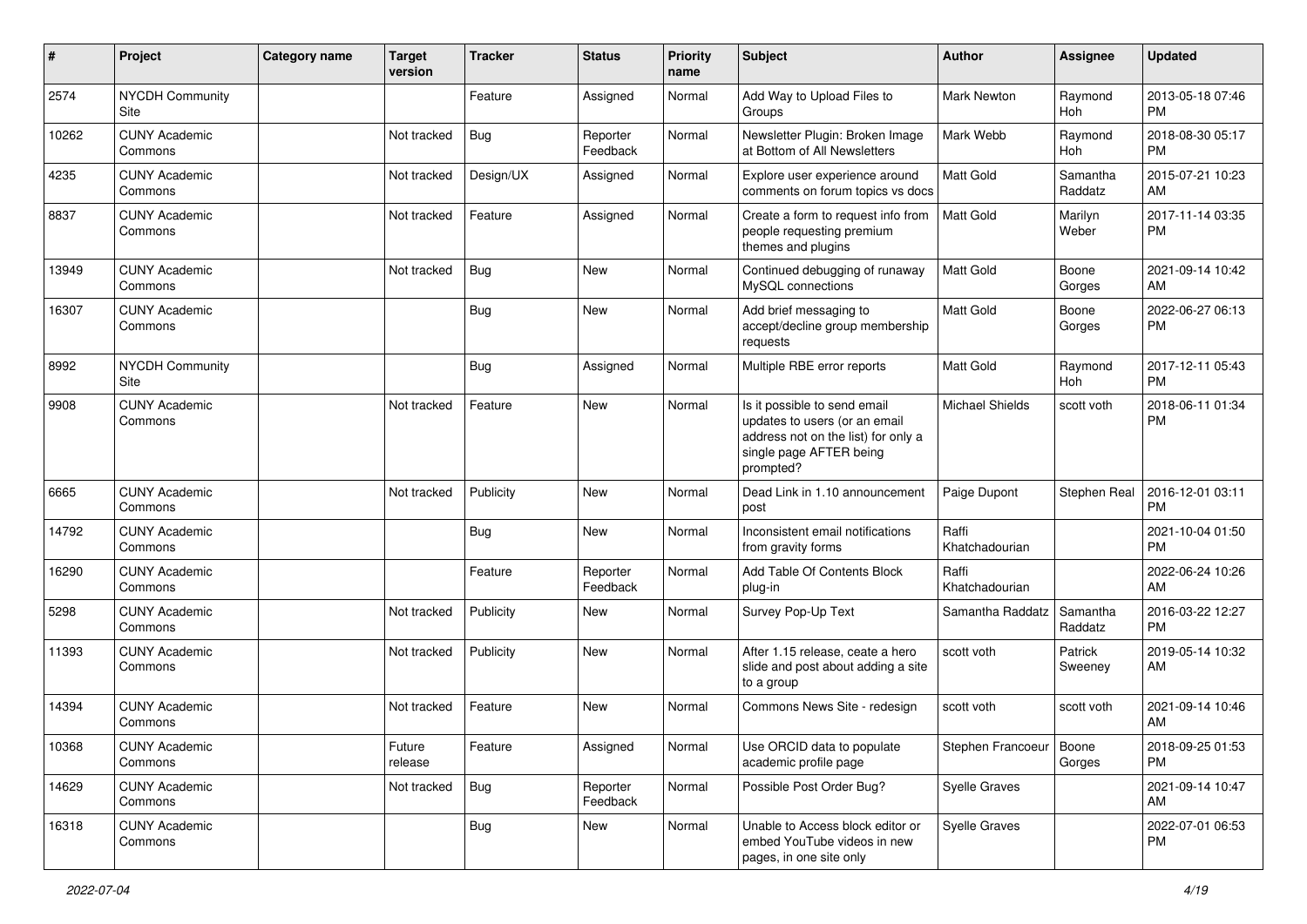| #     | Project                         | <b>Category name</b> | <b>Target</b><br>version | <b>Tracker</b> | <b>Status</b>        | <b>Priority</b><br>name | <b>Subject</b>                                                                            | <b>Author</b>           | <b>Assignee</b>     | <b>Updated</b>                |
|-------|---------------------------------|----------------------|--------------------------|----------------|----------------------|-------------------------|-------------------------------------------------------------------------------------------|-------------------------|---------------------|-------------------------------|
| 12198 | <b>CUNY Academic</b><br>Commons |                      | Not tracked              | <b>Bug</b>     | Reporter<br>Feedback | Normal                  | Duplicate listing in My Sites                                                             | Tom Harbison            |                     | 2019-12-09 05:50<br><b>PM</b> |
| 6644  | <b>CUNY Academic</b><br>Commons |                      | Not tracked              | <b>Bug</b>     | Reporter<br>Feedback | High                    | White Screen at Login Pge                                                                 | Luke Waltzer            | Raymond<br>Hoh      | 2016-11-21 10:34<br><b>PM</b> |
| 15685 | <b>CUNY Academic</b><br>Commons |                      |                          | Support        | New                  | High                    | problem with chrome?                                                                      | Marilyn Weber           |                     | 2022-04-25 03:40<br><b>PM</b> |
| 10678 | <b>CUNY Academic</b><br>Commons |                      | Not tracked              | Bug            | Reporter<br>Feedback | High                    | Newsletter Plugin Not Sending<br><b>Out Newsletters</b>                                   | Mark Webb               | Boone<br>Gorges     | 2019-09-16 09:38<br><b>PM</b> |
| 16294 | <b>CUNY Academic</b><br>Commons |                      |                          | Bug            | New                  | Urgent                  | CAC is down                                                                               | Raffi<br>Khatchadourian |                     | 2022-06-27 02:00<br><b>PM</b> |
| 2666  | <b>CUNY Academic</b><br>Commons | About page           | Not tracked              | Documentation  | Assigned             | Normal                  | <b>Update About Text</b>                                                                  | Chris Stein             | Luke Waltzer        | 2016-03-04 11:19<br>AM        |
| 10839 | <b>CUNY Academic</b><br>Commons | About page           | Not tracked              | Support        | <b>New</b>           | Normal                  | <b>Mission Statement Needs</b><br>Revision                                                | scott voth              | Matt Gold           | 2018-12-26 10:58<br>AM        |
| 8900  | <b>CUNY Academic</b><br>Commons | Accessibility        | Future<br>release        | Feature        | Assigned             | Normal                  | Look into tools to enforce<br>accessibility in WP environment                             | <b>Matt Gold</b>        | Boone<br>Gorges     | 2022-04-26 11:59<br>AM        |
| 8901  | <b>CUNY Academic</b><br>Commons | Accessibility        | Future<br>release        | Feature        | Assigned             | Normal                  | Theme analysis for accessibility                                                          | <b>Matt Gold</b>        | Boone<br>Gorges     | 2022-04-26 11:59<br>AM        |
| 1460  | <b>CUNY Academic</b><br>Commons | Analytics            | Future<br>release        | Feature        | Assigned             | Normal                  | <b>Update System Report</b>                                                               | <b>Brian Foote</b>      | Boone<br>Gorges     | 2015-11-09 06:13<br><b>PM</b> |
| 15210 | <b>CUNY Academic</b><br>Commons | Analytics            | Not tracked              | Design/UX      | New                  | Normal                  | Google Analytics improvements                                                             | Colin McDonald          | Boone<br>Gorges     | 2022-05-24 10:47<br>AM        |
| 4070  | <b>CUNY Academic</b><br>Commons | Analytics            | Not tracked              | Support        | Assigned             | Normal                  | Request for JITP site analytics                                                           | <b>Matt Gold</b>        | Seth Persons        | 2016-02-23 03:09<br><b>PM</b> |
| 5581  | <b>CUNY Academic</b><br>Commons | Analytics            | Future<br>release        | Feature        | Assigned             | Normal                  | <b>Explore alternatives to Google</b><br>Analytics                                        | <b>Matt Gold</b>        | Valerie<br>Townsend | 2020-04-17 03:12<br><b>PM</b> |
| 4972  | <b>CUNY Academic</b><br>Commons | Analytics            | Not tracked              | Bug            | <b>New</b>           | Normal                  | <b>Newsletter Analytics</b>                                                               | Stephen Real            | Matt Gold           | 2015-12-09 12:54<br><b>PM</b> |
| 5679  | <b>CUNY Academic</b><br>Commons | Analytics            | Not tracked              | Feature        | New                  | Normal                  | Logged In Users for GA                                                                    | Valerie Townsend        | Valerie<br>Townsend | 2016-06-11 09:49<br>AM        |
| 7022  | <b>CUNY Academic</b><br>Commons | Announcements        | Future<br>release        | Bug            | New                  | Normal                  | Sitewide announcements should<br>be displayed on, and dismissable<br>from, mapped domains | Boone Gorges            | Boone<br>Gorges     | 2018-03-22 10:18<br>AM        |
| 4635  | <b>CUNY Academic</b><br>Commons | Authentication       | Future<br>release        | Feature        | <b>New</b>           | Normal                  | Allow non-WP authentication                                                               | Boone Gorges            | Sonja Leix          | 2019-03-01 02:05<br><b>PM</b> |
| 9720  | <b>CUNY Academic</b><br>Commons | Authentication       | Future<br>release        | Feature        | New                  | Normal                  | The Commons should be an<br>oAuth provider                                                | Boone Gorges            |                     | 2019-03-01 02:04<br><b>PM</b> |
| 6078  | <b>CUNY Academic</b><br>Commons | Blogs (BuddyPress)   | Future<br>release        | Feature        | <b>New</b>           | Normal                  | <b>Explore Adding Network Blog</b><br>Metadata Plugin                                     | Luke Waltzer            | Luke Waltzer        | 2016-10-11 10:29<br><b>PM</b> |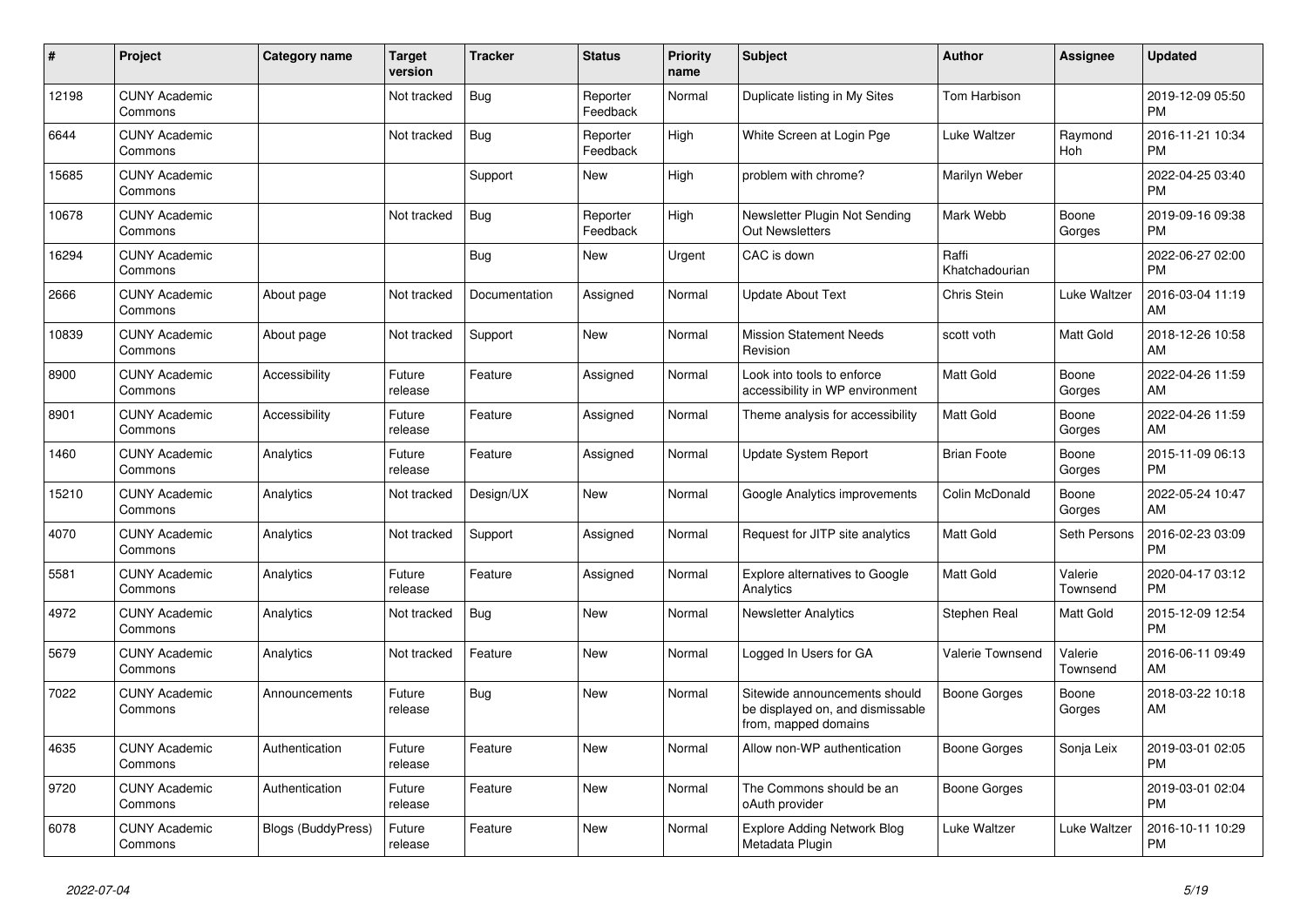| #     | Project                         | <b>Category name</b>      | Target<br>version | <b>Tracker</b> | <b>Status</b>        | <b>Priority</b><br>name | <b>Subject</b>                                                       | <b>Author</b>       | Assignee            | <b>Updated</b>                |
|-------|---------------------------------|---------------------------|-------------------|----------------|----------------------|-------------------------|----------------------------------------------------------------------|---------------------|---------------------|-------------------------------|
| 8835  | <b>CUNY Academic</b><br>Commons | <b>Blogs (BuddyPress)</b> | Future<br>release | Feature        | New                  | Normal                  | Extend cuny.is shortlinks to sites                                   | Luke Waltzer        | Boone<br>Gorges     | 2022-04-26 11:59<br>AM        |
| 12350 | <b>CUNY Academic</b><br>Commons | Blogs (BuddyPress)        | Not tracked       | Support        | Reporter<br>Feedback | Normal                  | URL creation problem                                                 | Marilyn Weber       |                     | 2020-02-03 11:27<br>AM        |
| 8836  | <b>CUNY Academic</b><br>Commons | Blogs (BuddyPress)        | Future<br>release | Feature        | Assigned             | Normal                  | Redesign site launch process                                         | Matt Gold           | Boone<br>Gorges     | 2019-10-03 02:49<br><b>PM</b> |
| 5691  | <b>CUNY Academic</b><br>Commons | Blogs (BuddyPress)        | Future<br>release | Bug            | Assigned             | High                    | Differing numbers on Sites display                                   | <b>Matt Gold</b>    | Raymond<br>Hoh      | 2016-06-13 01:37<br><b>PM</b> |
| 1423  | <b>CUNY Academic</b><br>Commons | BuddyPress (misc)         | Future<br>release | Feature        | Assigned             | Low                     | Show an avatar for pingback<br>comment activity items                | Boone Gorges        | <b>Tahir Butt</b>   | 2016-10-24 12:03<br><b>PM</b> |
| 2325  | <b>CUNY Academic</b><br>Commons | BuddyPress (misc)         | Future<br>release | Feature        | Assigned             | Low                     | Profile should have separate fields<br>for first/last names          | local admin         | Boone<br>Gorges     | 2015-11-09 06:09<br><b>PM</b> |
| 310   | <b>CUNY Academic</b><br>Commons | BuddyPress (misc)         | Future<br>release | Feature        | Assigned             | Low                     | <b>Friend Request Email</b>                                          | Matt Gold           | Samantha<br>Raddatz | 2015-11-09 05:08<br><b>PM</b> |
| 58    | <b>CUNY Academic</b><br>Commons | BuddyPress (misc)         | Future<br>release | Feature        | Assigned             | Low                     | Make member search sortable by<br>last name                          | Roberta Brody       | Boone<br>Gorges     | 2010-08-26 02:38<br><b>PM</b> |
| 7624  | <b>CUNY Academic</b><br>Commons | BuddyPress (misc)         | Future<br>release | Design/UX      | <b>New</b>           | Normal                  | <b>BP Notifications</b>                                              | Luke Waltzer        | Paige Dupont        | 2017-02-08 10:43<br><b>PM</b> |
| 377   | <b>CUNY Academic</b><br>Commons | BuddyPress (misc)         | Future<br>release | Feature        | Assigned             | Normal                  | Like buttons                                                         | Matt Gold           | Boone<br>Gorges     | 2010-11-16 05:13<br><b>PM</b> |
| 435   | <b>CUNY Academic</b><br>Commons | BuddyPress (misc)         | Future<br>release | Feature        | Assigned             | Normal                  | Include Avatar Images in Forum<br><b>Post Notification Emails</b>    | Matt Gold           | Boone<br>Gorges     | 2010-12-08 12:40<br><b>PM</b> |
| 500   | <b>CUNY Academic</b><br>Commons | BuddyPress (misc)         | Future<br>release | Feature        | Assigned             | Normal                  | <b>Export Group Data</b>                                             | <b>Matt Gold</b>    | Boone<br>Gorges     | 2010-12-19 12:09<br><b>PM</b> |
| 554   | <b>CUNY Academic</b><br>Commons | BuddyPress (misc)         | Future<br>release | Feature        | Assigned             | Normal                  | Add Trackback notifications to<br>site-wide activity feed            | Matt Gold           | Boone<br>Gorges     | 2015-11-09 06:19<br><b>PM</b> |
| 599   | <b>CUNY Academic</b><br>Commons | BuddyPress (misc)         | Future<br>release | Feature        | Assigned             | Normal                  | Consider adding rating plugins for<br><b>BuddyPress/BBPress</b>      | <b>Matt Gold</b>    | Boone<br>Gorges     | 2011-08-22 06:50<br><b>PM</b> |
| 635   | <b>CUNY Academic</b><br>Commons | BuddyPress (misc)         | Future<br>release | Feature        | Assigned             | Normal                  | Big Blue Button -<br>Videoconferencing in Groups and<br><b>Blogs</b> | <b>Matt Gold</b>    | Boone<br>Gorges     | 2011-03-14 03:24<br><b>PM</b> |
| 11243 | <b>CUNY Academic</b><br>Commons | BuddyPress (misc)         | Future<br>release | Bug            | <b>New</b>           | Normal                  | Audit bp-custom.php                                                  | Raymond Hoh         | Raymond<br>Hoh      | 2022-04-26 11:59<br>AM        |
| 1417  | <b>CUNY Academic</b><br>Commons | <b>BuddyPress Docs</b>    | Future<br>release | Feature        | Assigned             | Low                     | <b>Bulk actions for BuddyPress Docs</b>                              | <b>Boone Gorges</b> | Boone<br>Gorges     | 2016-10-17 10:41<br><b>PM</b> |
| 6389  | <b>CUNY Academic</b><br>Commons | <b>BuddyPress Docs</b>    | Future<br>release | Feature        | New                  | Low                     | Make Discussion Area Visible<br>When Editing a Doc                   | Luke Waltzer        | Boone<br>Gorges     | 2016-10-21 04:16<br><b>PM</b> |
| 519   | <b>CUNY Academic</b><br>Commons | <b>BuddyPress Docs</b>    | Future<br>release | Feature        | Assigned             | Low                     | TOC for individual docs - for new<br>BP "wiki-like" plugin           | scott voth          | Boone<br>Gorges     | 2015-11-09 05:54<br><b>PM</b> |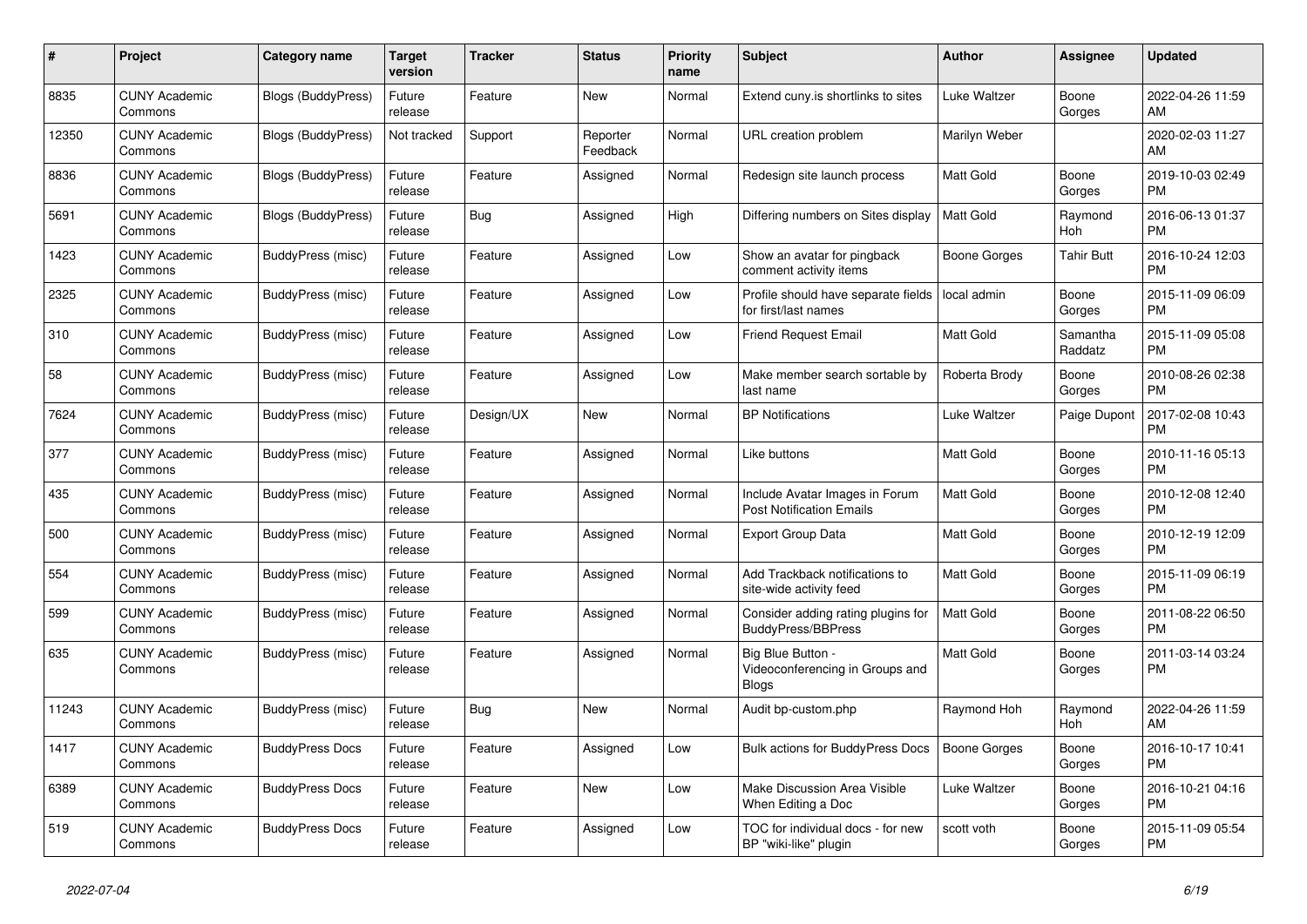| $\#$  | Project                         | <b>Category name</b>   | Target<br>version | <b>Tracker</b> | <b>Status</b>        | Priority<br>name | <b>Subject</b>                                                   | <b>Author</b>           | <b>Assignee</b>     | <b>Updated</b>                |
|-------|---------------------------------|------------------------|-------------------|----------------|----------------------|------------------|------------------------------------------------------------------|-------------------------|---------------------|-------------------------------|
| 618   | <b>CUNY Academic</b><br>Commons | <b>BuddyPress Docs</b> | Future<br>release | Feature        | Assigned             | Normal           | <b>BuddyPress Docs: export formats</b>                           | <b>Boone Gorges</b>     | Boone<br>Gorges     | 2015-11-09 05:38<br><b>PM</b> |
| 1422  | <b>CUNY Academic</b><br>Commons | <b>BuddyPress Docs</b> | Future<br>release | Feature        | Assigned             | Normal           | Make "created Doc" activity icons<br>non-mini                    | <b>Boone Gorges</b>     | Boone<br>Gorges     | 2015-11-09 05:48<br><b>PM</b> |
| 1744  | <b>CUNY Academic</b><br>Commons | <b>BuddyPress Docs</b> | Future<br>release | Feature        | Assigned             | Normal           | Spreadsheet-style Docs                                           | Boone Gorges            | Boone<br>Gorges     | 2015-11-09 06:13<br><b>PM</b> |
| 2523  | <b>CUNY Academic</b><br>Commons | <b>BuddyPress Docs</b> | Future<br>release | Feature        | Assigned             | Normal           | Allow Users to Upload Images to<br><b>BP</b> Docs                | Matt Gold               | Boone<br>Gorges     | 2015-11-09 06:14<br><b>PM</b> |
| 4226  | <b>CUNY Academic</b><br>Commons | <b>BuddyPress Docs</b> | Future<br>release | Design/UX      | <b>New</b>           | Normal           | Add option to connect a Doc with<br>a Group                      | Samantha Raddatz        | Samantha<br>Raddatz | 2015-09-09 04:08<br><b>PM</b> |
| 13466 | <b>CUNY Academic</b><br>Commons | Cavalcade              | Future<br>release | Feature        | <b>New</b>           | Normal           | Automated cleanup for duplicate<br>Cavalcade tasks               | Boone Gorges            | Boone<br>Gorges     | 2020-10-13 05:24<br><b>PM</b> |
| 14994 | <b>CUNY Academic</b><br>Commons | cdev.gc.cuny.edu       | Not tracked       | Support        | In Progress          | Normal           | Clear Cache on CDEV                                              | scott voth              | Raymond<br>Hoh      | 2021-12-07 03:51<br><b>PM</b> |
| 9060  | <b>CUNY Academic</b><br>Commons | Commons In A Box       | Not tracked       | Bug            | Hold                 | Normal           | Problems with CBox image library<br>/ upload                     | Lisa Rhody              | Raymond<br>Hoh      | 2018-01-10 03:26<br><b>PM</b> |
| 4027  | <b>CUNY Academic</b><br>Commons | Commons In A Box       | Not tracked       | Design/UX      | Assigned             | Normal           | Usability review of CBOX update<br>procedures                    | Matt Gold               | Samantha<br>Raddatz | 2015-05-11 06:36<br><b>PM</b> |
| 11789 | <b>CUNY Academic</b><br>Commons | Courses                | Future<br>release | Feature        | <b>New</b>           | Normal           | Ability to remove item from<br>Courses list                      | Laurie Hurson           | Sonja Leix          | 2019-09-24 12:28<br><b>PM</b> |
| 12438 | <b>CUNY Academic</b><br>Commons | Courses                | Not tracked       | <b>Bug</b>     | <b>New</b>           | Normal           | Site appearing twice                                             | Laurie Hurson           | Boone<br>Gorges     | 2020-02-18 01:34<br><b>PM</b> |
| 10226 | <b>CUNY Academic</b><br>Commons | Courses                | Future<br>release | Feature        | <b>New</b>           | Normal           | Add "My Courses" to drop down<br>list                            | scott voth              | Boone<br>Gorges     | 2021-11-19 12:42<br><b>PM</b> |
| 11556 | <b>CUNY Academic</b><br>Commons | Courses                | Not tracked       | Bug            | Reporter<br>Feedback | Normal           | Instructor name given in course<br>listina                       | Tom Harbison            |                     | 2019-06-25 04:12<br><b>PM</b> |
| 9420  | <b>CUNY Academic</b><br>Commons | cuny.is                | Not tracked       | Feature        | New                  | Normal           | Request for http://cuny.is/streams                               | Raffi<br>Khatchadourian | Marilyn<br>Weber    | 2018-04-02 10:08<br>AM        |
| 860   | <b>CUNY Academic</b><br>Commons | Design                 | Future<br>release | Design/UX      | Assigned             | Normal           | <b>Standardize Button Treatment</b><br><b>Across the Commons</b> | Chris Stein             | Chris Stein         | 2014-05-01 09:45<br>AM        |
| 8902  | <b>CUNY Academic</b><br>Commons | Design                 | Not tracked       | Feature        | Assigned             | Normal           | Report back on research on<br><b>BuddyPress themes</b>           | Matt Gold               | Michael Smith       | 2017-11-10 12:31<br><b>PM</b> |
| 2754  | <b>CUNY Academic</b><br>Commons | Design                 | Future<br>release | Feature        | Assigned             | Normal           | Determine strategy for CAC logo<br>handling in top header        | Micki Kaufman           | Chris Stein         | 2015-01-05 08:53<br><b>PM</b> |
| 10439 | <b>CUNY Academic</b><br>Commons | Design                 | 2.1.0             | Design/UX      | <b>New</b>           | Normal           | Create Style Guide for Commons                                   | Sonja Leix              | Sara Cannon         | 2022-06-28 01:43<br><b>PM</b> |
| 16199 | <b>CUNY Academic</b><br>Commons | <b>Directories</b>     | 2.0.3             | <b>Bug</b>     | New                  | Normal           | Removed "Semester" Filter from<br><b>Courses Directory</b>       | Laurie Hurson           | Boone<br>Gorges     | 2022-06-29 11:32<br>AM        |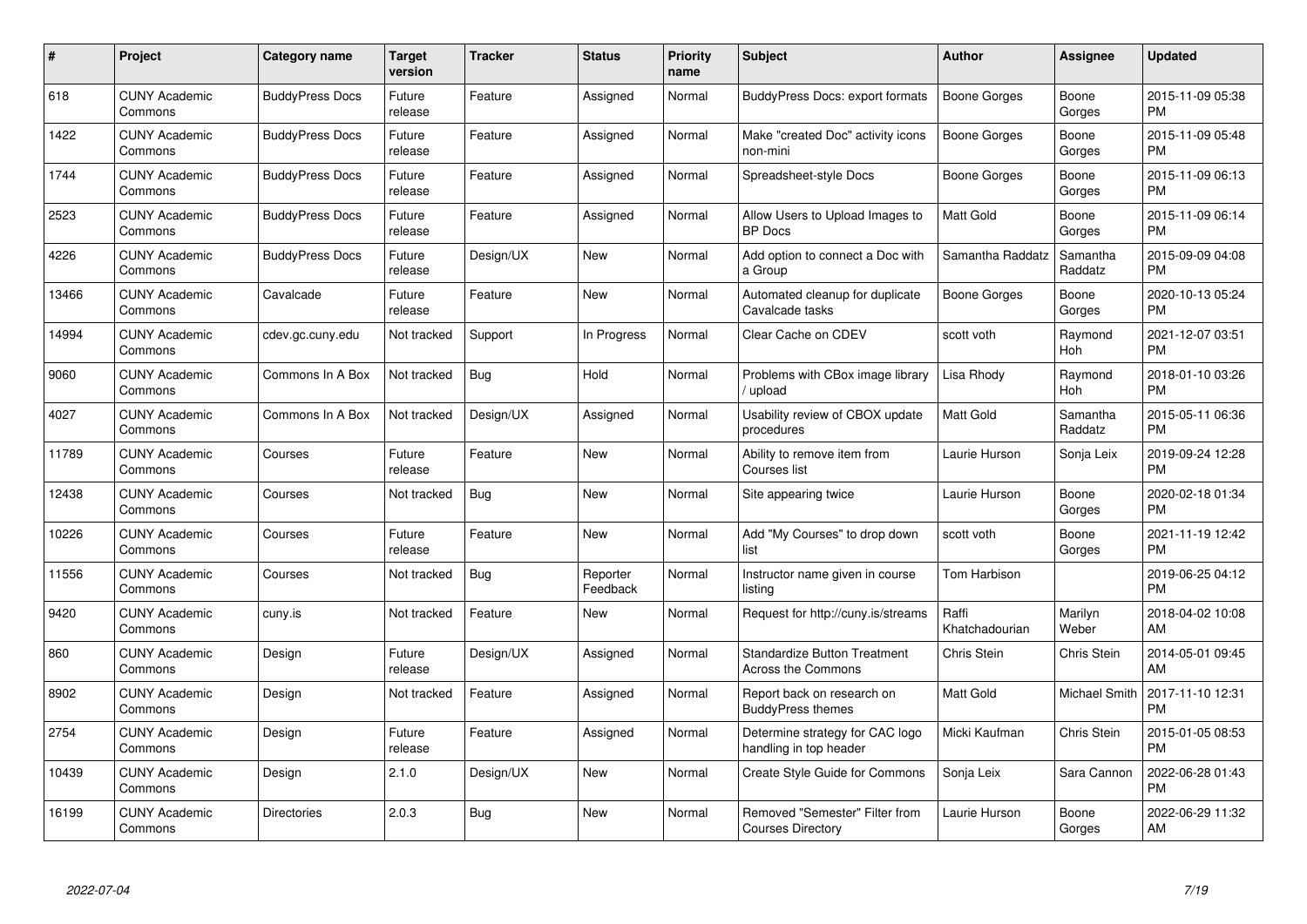| #     | Project                         | <b>Category name</b>       | <b>Target</b><br>version | <b>Tracker</b> | <b>Status</b>        | Priority<br>name | <b>Subject</b>                                                                    | Author              | <b>Assignee</b>  | <b>Updated</b>                |
|-------|---------------------------------|----------------------------|--------------------------|----------------|----------------------|------------------|-----------------------------------------------------------------------------------|---------------------|------------------|-------------------------------|
| 4225  | <b>CUNY Academic</b><br>Commons | DiRT Integration           | Future<br>release        | Design/UX      | New                  | Normal           | Add information to DIRT page (in<br>Create a Group)                               | Samantha Raddatz    | <b>Matt Gold</b> | 2015-06-26 03:14<br>PM.       |
| 3524  | <b>CUNY Academic</b><br>Commons | Documentation              | Not tracked              | Documentation  | Assigned             | Normal           | Post describing all you can do<br>when starting up a new blog/group               | Matt Gold           | scott voth       | 2014-10-04 12:56<br><b>PM</b> |
| 14496 | <b>CUNY Academic</b><br>Commons | Domain Mapping             | Future<br>release        | Bug            | New                  | Normal           | Mapped domain SSO uses<br>third-party cookies                                     | Raymond Hoh         | Raymond<br>Hoh   | 2021-05-24 04:03<br><b>PM</b> |
| 10982 | <b>CUNY Academic</b><br>Commons | Domain Mapping             | Not tracked              | Support        | Reporter<br>Feedback | Normal           | <b>CNAME</b> question                                                             | scott voth          |                  | 2019-01-22 04:29<br><b>PM</b> |
| 11493 | <b>CUNY Academic</b><br>Commons | Domain Mapping             | Not tracked              | Support        | Reporter<br>Feedback | Normal           | Domain Mapping Request - Talia<br>Schaffer                                        | scott voth          | Matt Gold        | 2019-08-06 08:39<br>AM        |
| 1165  | <b>CUNY Academic</b><br>Commons | <b>Email Invitations</b>   | Future<br>release        | Feature        | Assigned             | Low              | Allow saved lists of invitees under<br>Send Invites                               | <b>Boone Gorges</b> | Boone<br>Gorges  | 2015-11-09 06:03<br><b>PM</b> |
| 1166  | <b>CUNY Academic</b><br>Commons | <b>Email Invitations</b>   | Future<br>release        | Feature        | New                  | Low              | Better organizational tools for Sent<br>Invites                                   | Boone Gorges        | Boone<br>Gorges  | 2015-11-09 06:02<br><b>PM</b> |
| 1167  | <b>CUNY Academic</b><br>Commons | <b>Email Invitations</b>   | Future<br>release        | Feature        | New                  | Low              | Allow email invitations to be resent                                              | Boone Gorges        | Boone<br>Gorges  | 2015-11-12 12:53<br>AM.       |
| 11971 | <b>CUNY Academic</b><br>Commons | <b>Email Notifications</b> | Future<br>release        | Bug            | Reporter<br>Feedback | Low              | Pictures obscured in emailed post<br>notifications                                | Marilyn Weber       | Raymond<br>Hoh   | 2019-11-21 01:14<br><b>PM</b> |
| 333   | <b>CUNY Academic</b><br>Commons | <b>Email Notifications</b> | Future<br>release        | Feature        | Assigned             | Low              | Delay Forum Notification Email<br>Delivery Until After Editing Period<br>Ends     | <b>Matt Gold</b>    | Raymond<br>Hoh   | 2015-11-09 06:01<br><b>PM</b> |
| 12042 | <b>CUNY Academic</b><br>Commons | <b>Email Notifications</b> | Future<br>release        | Feature        | New                  | Normal           | Improved error logging for BPGES<br>send queue                                    | <b>Boone Gorges</b> | Boone<br>Gorges  | 2021-11-19 12:25<br>PM.       |
| 5992  | <b>CUNY Academic</b><br>Commons | <b>Email Notifications</b> | Future<br>release        | Feature        | New                  | Normal           | Changing the From line of<br>autogenerated blog emails                            | Marilyn Weber       |                  | 2018-09-27 05:19<br><b>PM</b> |
| 9979  | <b>CUNY Academic</b><br>Commons | <b>Email Notifications</b> | Not tracked              | Bug            | Reporter<br>Feedback | Normal           | Reports of slow email activation<br>emails                                        | <b>Matt Gold</b>    | Boone<br>Gorges  | 2018-08-29 09:40<br><b>PM</b> |
| 15604 | <b>CUNY Academic</b><br>Commons | <b>Email Notifications</b> | Future<br>release        | Feature        | Assigned             | Normal           | Restructure Commons Group<br>Digest Email Messages                                | <b>Matt Gold</b>    | Boone<br>Gorges  | 2022-05-26 10:45<br>AM        |
| 6749  | <b>CUNY Academic</b><br>Commons | Events                     | Future<br>release        | Bug            | New                  | Low              | BPEO iCal request can trigger<br>very large number of DB queries                  | Boone Gorges        | Raymond<br>Hoh   | 2016-11-15 10:09<br><b>PM</b> |
| 5016  | <b>CUNY Academic</b><br>Commons | Events                     | Future<br>release        | Feature        | Assigned             | Low              | Allow comments to be posted on<br>events                                          | <b>Matt Gold</b>    | Raymond<br>Hoh   | 2019-03-01 02:23<br><b>PM</b> |
| 4481  | <b>CUNY Academic</b><br>Commons | Events                     | Future<br>release        | Feature        | New                  | Normal           | Group admins/mods should have<br>the ability to unlink an event from<br>the group | <b>Boone Gorges</b> | Boone<br>Gorges  | 2017-04-24 03:53<br><b>PM</b> |
| 4053  | <b>CUNY Academic</b><br>Commons | Events                     | Future<br>release        | Feature        | Assigned             | Normal           | Create new tab for past events                                                    | Matt Gold           | Boone<br>Gorges  | 2015-05-12 02:10<br><b>PM</b> |
| 4238  | <b>CUNY Academic</b><br>Commons | Events                     | Future<br>release        | Feature        | Assigned             | Normal           | Copy Events to Other Groups?                                                      | Matt Gold           | Boone<br>Gorges  | 2015-07-02 10:08<br>AM        |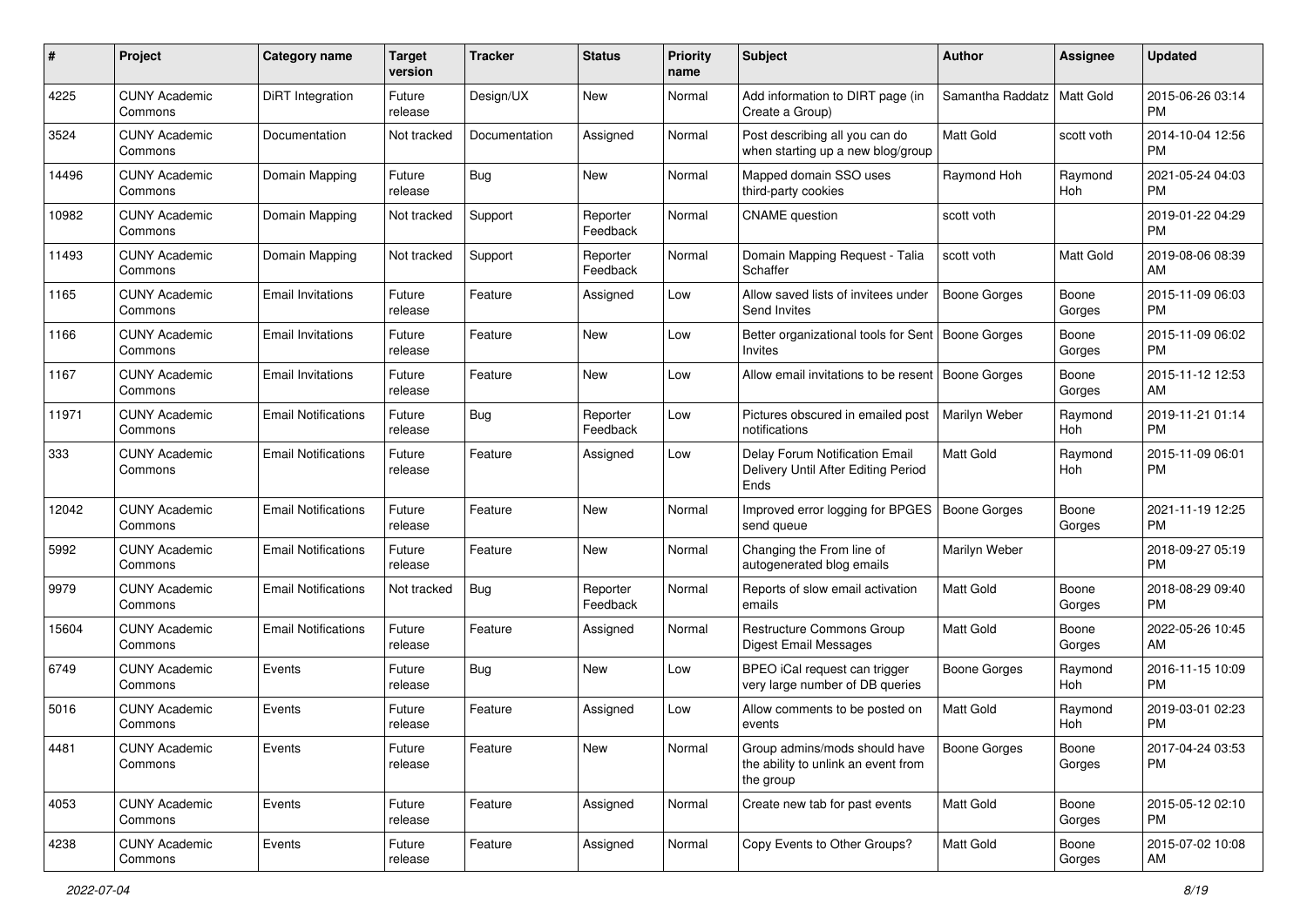| #     | Project                         | <b>Category name</b> | <b>Target</b><br>version | <b>Tracker</b> | <b>Status</b>        | <b>Priority</b><br>name | <b>Subject</b>                                                                      | <b>Author</b>           | <b>Assignee</b>       | <b>Updated</b>                |
|-------|---------------------------------|----------------------|--------------------------|----------------|----------------------|-------------------------|-------------------------------------------------------------------------------------|-------------------------|-----------------------|-------------------------------|
| 4903  | <b>CUNY Academic</b><br>Commons | Events               | Future<br>release        | Design/UX      | Assigned             | Normal                  | Improving visual appearance of<br>event calendars                                   | Matt Gold               | Boone<br>Gorges       | 2016-10-13 11:51<br>AM        |
| 5696  | <b>CUNY Academic</b><br>Commons | Events               | Future<br>release        | Feature        | Assigned             | Normal                  | Events Calendar - display options<br>/ calendar aggregation                         | Matt Gold               | Boone<br>Gorges       | 2016-10-13 11:44<br>AM        |
| 3475  | <b>CUNY Academic</b><br>Commons | Events               | Future<br>release        | Feature        | Assigned             | Normal                  | Request to add plugin to<br>streamline room<br>booking/appointment booking          | Naomi Barrettara        | Boone<br>Gorges       | 2014-12-01 05:14<br><b>PM</b> |
| 11077 | <b>CUNY Academic</b><br>Commons | Events               | Not tracked              | Feature        | Reporter<br>Feedback | Normal                  | Show event category description<br>in event list view                               | Raffi<br>Khatchadourian |                       | 2019-02-12 10:38<br><b>PM</b> |
| 4592  | <b>CUNY Academic</b><br>Commons | Events               | Future<br>release        | Design/UX      | New                  | Normal                  | Event Creation - Venue Dropdown<br>Slow                                             | Samantha Raddatz        | Boone<br>Gorges       | 2015-09-14 04:56<br><b>PM</b> |
| 4438  | <b>CUNY Academic</b><br>Commons | Events               | Future<br>release        | <b>Bug</b>     | Assigned             | Normal                  | Events Calendar - Export<br><b>Recurring Events</b>                                 | scott voth              | Daniel Jones          | 2016-05-23 04:25<br><b>PM</b> |
| 11531 | <b>CUNY Academic</b><br>Commons | Events               | Future<br>release        | Feature        | <b>New</b>           | Normal                  | Main Events calendar should<br>include non-public events that<br>user has access to | scott voth              | Boone<br>Gorges       | 2019-06-11 10:00<br>AM        |
| 3580  | <b>CUNY Academic</b><br>Commons | Group Blogs          | Future<br>release        | Feature        | New                  | Normal                  | Multiple blogs per group                                                            | Boone Gorges            | Boone<br>Gorges       | 2018-02-20 02:02<br>PM        |
| 5317  | <b>CUNY Academic</b><br>Commons | Group Blogs          | Not tracked              | <b>Bug</b>     | Reporter<br>Feedback | Normal                  | Notifications of New Post Didn't<br>Come                                            | Luke Waltzer            | Samantha<br>Raddatz   | 2016-03-21 10:41<br><b>PM</b> |
| 653   | <b>CUNY Academic</b><br>Commons | Group Blogs          | Future<br>release        | Feature        | Assigned             | Normal                  | Redesign Integration of Groups<br>and Blogs                                         | Matt Gold               | Samantha<br>Raddatz   | 2015-11-09 05:40<br><b>PM</b> |
| 8756  | <b>CUNY Academic</b><br>Commons | Group Blogs          | Future<br>release        | Feature        | Hold                 | Normal                  | Connect multiple blogs to one<br>group?                                             | <b>Matt Gold</b>        | Boone<br>Gorges       | 2017-09-30 10:42<br>AM        |
| 1192  | <b>CUNY Academic</b><br>Commons | <b>Group Files</b>   | Future<br>release        | Feature        | Assigned             | Low                     | When posting group files, allow<br>users to add a category without<br>saving        | Matt Gold               | Raymond<br>Hoh        | 2015-11-09 05:53<br><b>PM</b> |
| 3080  | <b>CUNY Academic</b><br>Commons | <b>Group Files</b>   | Future<br>release        | Feature        | Assigned             | Low                     | Create a system to keep track of<br>file changes                                    | <b>Matt Gold</b>        | Boone<br>Gorges       | 2014-02-26 10:04<br><b>PM</b> |
| 3354  | <b>CUNY Academic</b><br>Commons | <b>Group Files</b>   | Future<br>release        | Feature        | Assigned             | Low                     | Allow Group Download of Multiple<br><b>Selected Files</b>                           | Matt Gold               | Chris Stein           | 2014-08-01 08:50<br>AM        |
| 11834 | <b>CUNY Academic</b><br>Commons | <b>Group Files</b>   | Future<br>release        | Feature        | New                  | Normal                  | Improved tools for managing<br>group file folders                                   | Boone Gorges            | Sonja Leix            | 2019-09-06 03:55<br>PM        |
| 12091 | <b>CUNY Academic</b><br>Commons | <b>Group Files</b>   | Future<br>release        | Feature        | <b>New</b>           | Normal                  | Improved pre-upload file validation<br>for bp-group-documents                       | <b>Boone Gorges</b>     | Boone<br>Gorges       | 2019-11-14 01:21<br><b>PM</b> |
| 6392  | <b>CUNY Academic</b><br>Commons | Group Forums         | Future<br>release        | Design/UX      | Assigned             | Low                     | Composition/Preview Panes in<br>Forum Posts                                         | Luke Waltzer            | Paige Dupont          | 2016-10-21 04:26<br><b>PM</b> |
| 3192  | <b>CUNY Academic</b><br>Commons | Group Forums         | Future<br>release        | Feature        | Assigned             | Normal                  | Customizable forum views for<br>bbPress 2.x group forums                            | Boone Gorges            | Raymond<br><b>Hoh</b> | 2015-11-09 12:47<br><b>PM</b> |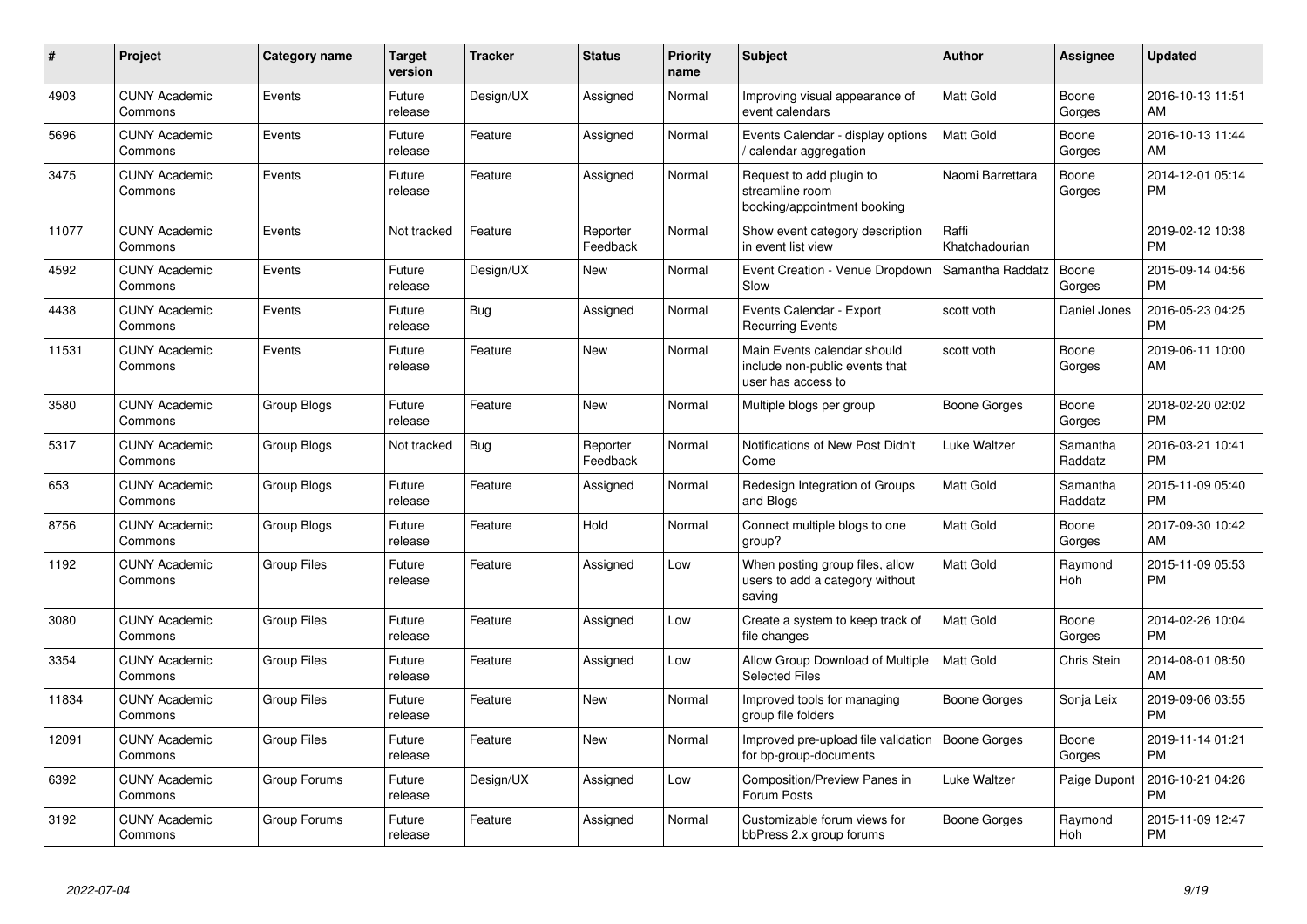| #     | Project                         | Category name     | <b>Target</b><br>version | Tracker    | <b>Status</b>        | <b>Priority</b><br>name | <b>Subject</b>                                                                             | <b>Author</b>    | Assignee            | <b>Updated</b>                |
|-------|---------------------------------|-------------------|--------------------------|------------|----------------------|-------------------------|--------------------------------------------------------------------------------------------|------------------|---------------------|-------------------------------|
| 3193  | <b>CUNY Academic</b><br>Commons | Group Forums      | Future<br>release        | Feature    | Assigned             | Normal                  | bbPress 2.x dynamic roles and<br><b>RBE</b>                                                | Boone Gorges     | Boone<br>Gorges     | 2014-09-30 01:30<br><b>PM</b> |
| 13358 | <b>CUNY Academic</b><br>Commons | Group Forums      | Future<br>release        | Feature    | New                  | Normal                  | Improved UI for group forum<br>threading settings                                          | Boone Gorges     | Raymond<br>Hoh      | 2021-11-19 12:27<br><b>PM</b> |
| 3059  | <b>CUNY Academic</b><br>Commons | Group Forums      | Future<br>release        | Design/UX  | New                  | Normal                  | Forum Post Permissable Content<br><b>Explanatory Text</b>                                  | Chris Stein      | Chris Stein         | 2015-04-02 11:27<br>AM        |
| 13199 | <b>CUNY Academic</b><br>Commons | Group Forums      | Future<br>release        | Feature    | <b>New</b>           | Normal                  | Favoring Groups over bbPress<br>plugin                                                     | Colin McDonald   | Colin<br>McDonald   | 2021-11-19 12:28<br><b>PM</b> |
| 5268  | <b>CUNY Academic</b><br>Commons | Group Forums      | Future<br>release        | <b>Bug</b> | Assigned             | Normal                  | Long-time to post to multiple<br>groups                                                    | Luke Waltzer     | Daniel Jones        | 2016-09-07 06:31<br><b>PM</b> |
| 7928  | <b>CUNY Academic</b><br>Commons | Group Forums      | Not tracked              | Bug        | New                  | Normal                  | Duplicate Forum post                                                                       | Luke Waltzer     | Raymond<br>Hoh      | 2017-04-11 09:27<br><b>PM</b> |
| 9835  | <b>CUNY Academic</b><br>Commons | Group Forums      | Future<br>release        | <b>Bug</b> | Assigned             | Normal                  | add a "like" function?                                                                     | Marilyn Weber    | <b>Erik Trainer</b> | 2018-06-05 01:49<br><b>PM</b> |
| 13328 | <b>CUNY Academic</b><br>Commons | Group Forums      | Not tracked              | <b>Bug</b> | Reporter<br>Feedback | Normal                  | cross-posting in two related<br>groups                                                     | Marilyn Weber    | Raymond<br>Hoh      | 2020-09-15 10:39<br><b>PM</b> |
| 10659 | <b>CUNY Academic</b><br>Commons | Group Forums      | Future<br>release        | Feature    | Assigned             | Normal                  | Post to multiple groups via email                                                          | <b>Matt Gold</b> | Raymond<br>Hoh      | 2018-11-15 12:54<br>AM        |
| 4221  | <b>CUNY Academic</b><br>Commons | Group Forums      | Future<br>release        | Design/UX  | Assigned             | Normal                  | Add 'Number of Posts' display<br>option to Forum page                                      | Samantha Raddatz | Samantha<br>Raddatz | 2015-06-26 02:21<br><b>PM</b> |
| 585   | <b>CUNY Academic</b><br>Commons | Group Forums      | Future<br>release        | Feature    | Assigned             | Normal                  | Merge Forum Topics                                                                         | Sarah Morgano    | Boone<br>Gorges     | 2011-07-06 04:11<br><b>PM</b> |
| 13457 | <b>CUNY Academic</b><br>Commons | Group Forums      | 2.0.3                    | Bug        | New                  | High                    | Forum post not sending<br>notifications                                                    | Filipa Calado    | Raymond<br>Hoh      | 2022-06-29 11:32<br>AM        |
| 2610  | <b>CUNY Academic</b><br>Commons | Group Invitations | Future<br>release        | Feature    | Assigned             | Low                     | Request: Custom invitation<br>message to group invites                                     | local admin      | Boone<br>Gorges     | 2015-11-09 06:13<br><b>PM</b> |
| 1456  | <b>CUNY Academic</b><br>Commons | Group Invitations | Future<br>release        | Feature    | Reporter<br>Feedback | Low                     | Invite to Group Button from Profile<br>Field                                               | <b>Matt Gold</b> | Samantha<br>Raddatz | 2015-11-09 05:59<br><b>PM</b> |
| 3308  | <b>CUNY Academic</b><br>Commons | Group Invitations | Future<br>release        | Feature    | Assigned             | Normal                  | Allow members to rescind group<br>invitations                                              | <b>Matt Gold</b> | Boone<br>Gorges     | 2015-04-01 08:53<br><b>PM</b> |
| 3419  | <b>CUNY Academic</b><br>Commons | Group Invitations | 1.6.14                   | <b>Bug</b> | Testing<br>Required  | Normal                  | Neatening the display of<br>messages on group requests                                     | <b>Matt Gold</b> | Boone<br>Gorges     | 2014-09-01 09:29<br><b>PM</b> |
| 14309 | <b>CUNY Academic</b><br>Commons | Group Library     | Future<br>release        | Feature    | <b>New</b>           | Normal                  | Better handling of<br>bp_group_document file download<br>attempts when file is not present | Boone Gorges     | Boone<br>Gorges     | 2021-11-19 12:28<br><b>PM</b> |
| 13370 | <b>CUNY Academic</b><br>Commons | Group Library     | Future<br>release        | Feature    | New                  | Normal                  | Library bulk deletion and folder<br>editing                                                | Colin McDonald   | Boone<br>Gorges     | 2020-10-13 10:41<br>AM        |
| 13650 | <b>CUNY Academic</b><br>Commons | Group Library     | Future<br>release        | Feature    | <b>New</b>           | Normal                  | Forum Attachments in Group<br>Library                                                      | Laurie Hurson    |                     | 2021-11-19 12:30<br><b>PM</b> |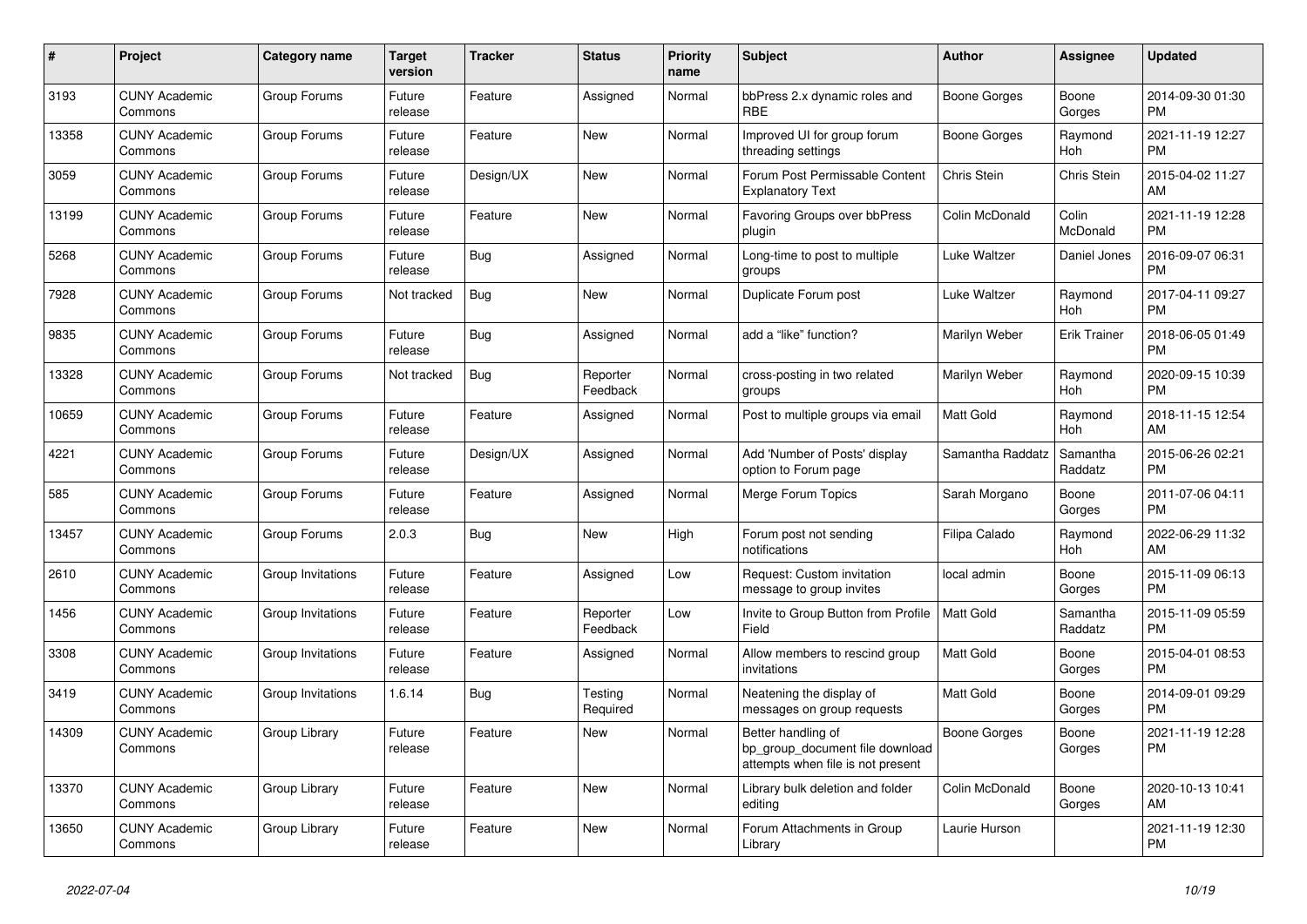| #     | <b>Project</b>                  | Category name                  | <b>Target</b><br>version | <b>Tracker</b> | <b>Status</b>        | <b>Priority</b><br>name | <b>Subject</b>                                                              | <b>Author</b>       | Assignee            | <b>Updated</b>                |
|-------|---------------------------------|--------------------------------|--------------------------|----------------|----------------------|-------------------------|-----------------------------------------------------------------------------|---------------------|---------------------|-------------------------------|
| 12446 | <b>CUNY Academic</b><br>Commons | Groups (misc)                  | Future<br>release        | Feature        | Reporter<br>Feedback | Normal                  | Toggle default site to group forum<br>posting                               | Laurie Hurson       | Laurie Hurson       | 2020-03-10 11:57<br>AM        |
| 1544  | <b>CUNY Academic</b><br>Commons | Groups (misc)                  | Future<br>release        | Feature        | Reporter<br>Feedback | Normal                  | Group Filtering and Sorting                                                 | Matt Gold           | Chris Stein         | 2019-03-01 02:25<br><b>PM</b> |
| 7115  | <b>CUNY Academic</b><br>Commons | Groups (misc)                  | Future<br>release        | Feature        | Reporter<br>Feedback | Normal                  | make licensing info clear during<br>group creation                          | <b>Matt Gold</b>    | Raymond<br>Hoh      | 2020-12-08 11:32<br>AM        |
| 9015  | <b>CUNY Academic</b><br>Commons | Groups (misc)                  | Not tracked              | Outreach       | Assigned             | Normal                  | Email group admins the email<br>addresses of their groups                   | <b>Matt Gold</b>    | <b>Matt Gold</b>    | 2018-01-02 09:54<br>AM        |
| 481   | <b>CUNY Academic</b><br>Commons | Groups (misc)                  | Future<br>release        | Feature        | Assigned             | Normal                  | ability to archive inactive groups<br>and blogs                             | Michael Mandiberg   | Samantha<br>Raddatz | 2015-11-09 05:56<br><b>PM</b> |
| 3458  | <b>CUNY Academic</b><br>Commons | Groups (misc)                  | Future<br>release        | Feature        | Assigned             | Normal                  | Filter Members of Group by<br>Campus                                        | Michael Smith       | Samantha<br>Raddatz | 2014-09-26 08:32<br><b>PM</b> |
| 11883 | <b>CUNY Academic</b><br>Commons | Help/Codex                     | Not tracked              | Support        | <b>New</b>           | Normal                  | Need Embedding Help Page<br>Update (Tableau)                                | Anthony Wheeler     | scott voth          | 2019-09-24 08:49<br>AM        |
| 12392 | <b>CUNY Academic</b><br>Commons | Help/Codex                     | Not tracked              | Documentation  | <b>New</b>           | Normal                  | <b>Updates to Common Commons</b><br>Questions on Help Page                  | scott voth          | Margaret<br>Galvan  | 2020-02-11 10:53<br>AM        |
| 1983  | <b>CUNY Academic</b><br>Commons | Home Page                      | Future<br>release        | Feature        | Assigned             | Low                     | Media Library integration with<br>Featured Content plugin                   | Boone Gorges        | Dominic<br>Giglio   | 2014-03-17 10:34<br>AM        |
| 4980  | <b>CUNY Academic</b><br>Commons | Home Page                      | Future<br>release        | Feature        | Assigned             | Normal                  | CAC Featured Content -- Adding<br>Randomization                             | Matt Gold           | Boone<br>Gorges     | 2016-12-12 03:01<br><b>PM</b> |
| 6995  | <b>CUNY Academic</b><br>Commons | Home Page                      | Not tracked              | Bug            | Assigned             | Normal                  | member filter on homepage not<br>working                                    | <b>Matt Gold</b>    | Raymond<br>Hoh      | 2016-12-11 09:46<br><b>PM</b> |
| 1888  | <b>CUNY Academic</b><br>Commons | Home Page                      | Future<br>release        | Feature        | Assigned             | Normal                  | Refactor BP MPO Activity Filter to<br>support proper pagination             | Sarah Morgano       | Boone<br>Gorges     | 2014-05-01 07:11<br><b>PM</b> |
| 10580 | <b>CUNY Academic</b><br>Commons | Information<br>Architecture    | Future<br>release        | Design/UX      | New                  | Normal                  | Primary nav item review                                                     | Boone Gorges        | Sara Cannon         | 2022-06-28 01:29<br><b>PM</b> |
| 13891 | <b>CUNY Academic</b><br>Commons | Internal Tools and<br>Workflow | 2.1.0                    | Feature        | New                  | Normal                  | Migrate automated linting to<br>GitHub Actions                              | Boone Gorges        | Jeremy Felt         | 2022-06-29 11:13<br>AM        |
| 15194 | <b>CUNY Academic</b><br>Commons | Internal Tools and<br>Workflow | 2.1.0                    | Feature        | <b>New</b>           | Normal                  | PHPCS sniff for un-restored<br>switch_to_blog() calls                       | Boone Gorges        | Jeremy Felt         | 2022-05-26 10:45<br>AM        |
| 3230  | <b>CUNY Academic</b><br>Commons | Internal Tools and<br>Workflow | Not tracked              | Feature        | Assigned             | High                    | Scripts for quicker<br>provisioning/updating of<br>development environments | <b>Boone Gorges</b> | Boone<br>Gorges     | 2016-01-26 04:54<br><b>PM</b> |
| 5234  | <b>CUNY Academic</b><br>Commons | Membership                     | Future<br>release        | Feature        | Assigned             | Normal                  | Write Unconfirmed patch for WP                                              | Boone Gorges        | Boone<br>Gorges     | 2016-10-24 11:18<br>AM        |
| 12382 | <b>CUNY Academic</b><br>Commons | Membership                     | Not tracked              | Support        | New                  | Normal                  | Email request change                                                        | Marilyn Weber       | Marilyn<br>Weber    | 2020-02-06 12:56<br><b>PM</b> |
| 4535  | <b>CUNY Academic</b><br>Commons | My Commons                     | Future<br>release        | Bug            | <b>New</b>           | Low                     | My Commons filter issue                                                     | scott voth          | Raymond<br>Hoh      | 2015-09-01 11:17<br>AM        |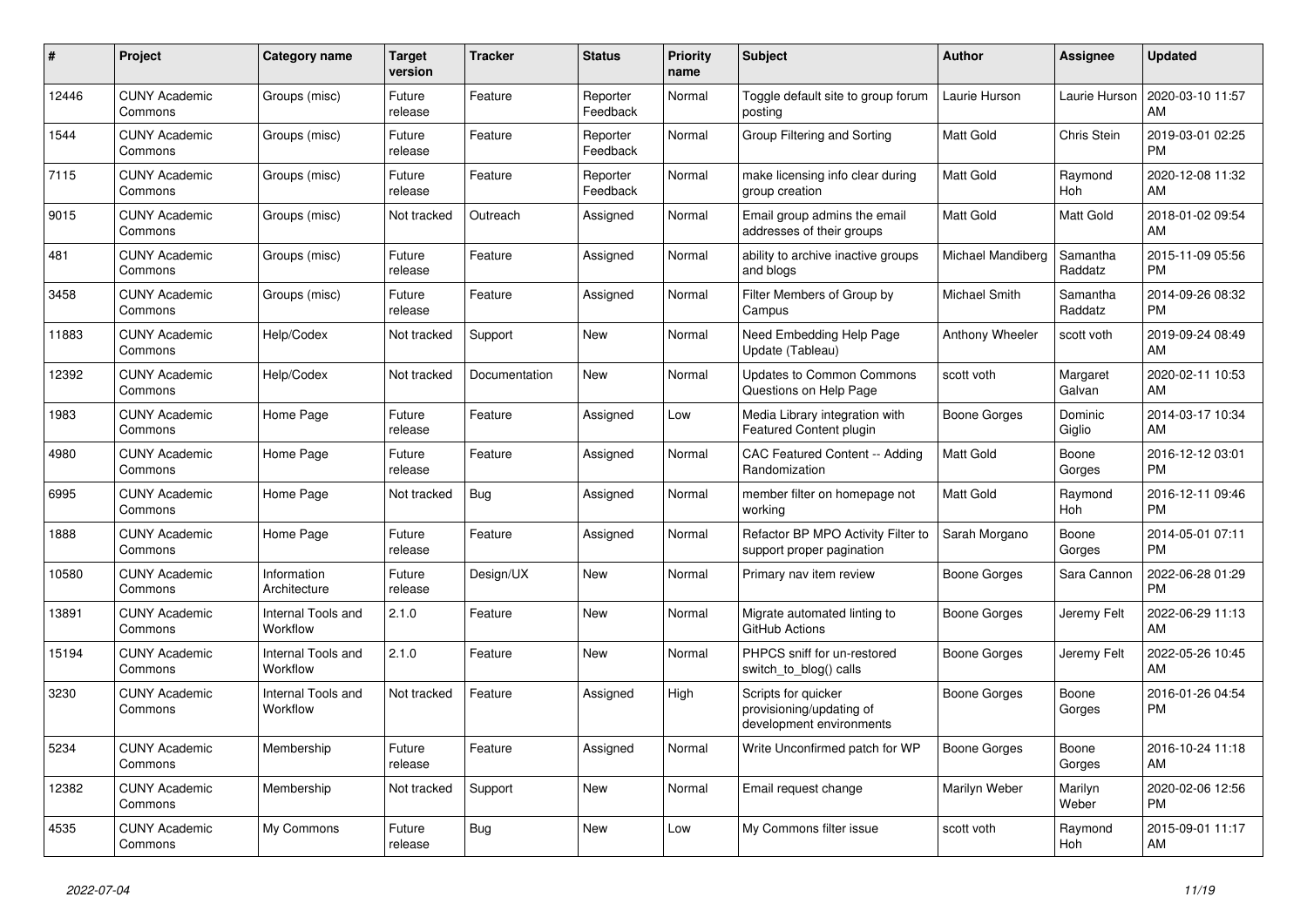| $\pmb{\#}$ | <b>Project</b>                  | <b>Category name</b>    | <b>Target</b><br>version | <b>Tracker</b> | <b>Status</b>        | <b>Priority</b><br>name | <b>Subject</b>                                                                             | <b>Author</b>           | Assignee           | <b>Updated</b>                |
|------------|---------------------------------|-------------------------|--------------------------|----------------|----------------------|-------------------------|--------------------------------------------------------------------------------------------|-------------------------|--------------------|-------------------------------|
| 3330       | <b>CUNY Academic</b><br>Commons | My Commons              | Future<br>release        | Feature        | Assigned             | Normal                  | "Commons Information" tool                                                                 | Boone Gorges            | Chris Stein        | 2014-09-22 08:46<br><b>PM</b> |
| 3565       | <b>CUNY Academic</b><br>Commons | My Commons              | Not tracked              | Documentation  | New                  | Normal                  | Load Newest inconsistencies                                                                | Chris Stein             | scott voth         | 2015-11-09 01:16<br><b>PM</b> |
| 3517       | <b>CUNY Academic</b><br>Commons | My Commons              | Future<br>release        | Feature        | Assigned             | Normal                  | Mute/Unmute My Commons<br>updates                                                          | <b>Matt Gold</b>        | Raymond<br>Hoh     | 2015-11-09 01:19<br><b>PM</b> |
| 3536       | <b>CUNY Academic</b><br>Commons | My Commons              | Future<br>release        | Feature        | Assigned             | Normal                  | Infinite Scroll on My Commons<br>page                                                      | <b>Matt Gold</b>        | Raymond<br>Hoh     | 2015-04-13 04:42<br><b>PM</b> |
| 3577       | <b>CUNY Academic</b><br>Commons | My Commons              | Future<br>release        | Design/UX      | Assigned             | Normal                  | Replies to items in My Commons                                                             | Matt Gold               | Raymond<br>Hoh     | 2015-04-09 05:19<br><b>PM</b> |
| 9895       | <b>CUNY Academic</b><br>Commons | Onboarding              | Future<br>release        | Feature        | Assigned             | Normal                  | Add "Accept Invitation"<br>link/button/function to Group<br>and/or Site invitation emails? | Luke Waltzer            | Boone<br>Gorges    | 2018-06-07 12:42<br><b>PM</b> |
| 9028       | <b>CUNY Academic</b><br>Commons | Onboarding              | Future<br>release        | Feature        | Assigned             | Normal                  | suggest groups to new members<br>during the registration process                           | <b>Matt Gold</b>        | <b>Chris Stein</b> | 2018-10-24 12:34<br><b>PM</b> |
| 8440       | <b>CUNY Academic</b><br>Commons | Onboarding              | Not tracked              | <b>Bug</b>     | New                  | Normal                  | Create Test Email Accounts for<br><b>Onboarding Project</b>                                | Stephen Real            | Stephen Real       | 2017-08-01 09:49<br><b>PM</b> |
| 5955       | <b>CUNY Academic</b><br>Commons | Outreach                | Future<br>release        | Feature        | Assigned             | Normal                  | Create auto-newsletter for<br>commons members                                              | Matt Gold               | Luke Waltzer       | 2016-08-30 10:34<br>AM        |
| 10794      | <b>CUNY Academic</b><br>Commons | Performance             | Not tracked              | Bug            | <b>New</b>           | Normal                  | Memcached connection<br>occasionally breaks                                                | Boone Gorges            | Boone<br>Gorges    | 2018-12-06 03:30<br><b>PM</b> |
| 15242      | <b>CUNY Academic</b><br>Commons | Performance             | Not tracked              | Bug            | Reporter<br>Feedback | Normal                  | Slugist site                                                                               | Raffi<br>Khatchadourian | Boone<br>Gorges    | 2022-02-07 11:14<br>AM        |
| 14908      | <b>CUNY Academic</b><br>Commons | Performance             |                          | Bug            | New                  | Normal                  | Stale object cache on cdev                                                                 | Raymond Hoh             | Boone<br>Gorges    | 2021-12-07 09:45<br>AM        |
| 14787      | <b>CUNY Academic</b><br>Commons | <b>Plugin Packages</b>  | Future<br>release        | Feature        | <b>New</b>           | Normal                  | Creating a "Design" plugin<br>package                                                      | Laurie Hurson           | scott voth         | 2022-04-27 04:56<br><b>PM</b> |
| 3048       | <b>CUNY Academic</b><br>Commons | <b>Public Portfolio</b> | Future<br>release        | Feature        | <b>New</b>           | Low                     | Images for rich text profile fields                                                        | Boone Gorges            | Boone<br>Gorges    | 2014-02-19 12:56<br><b>PM</b> |
| 2013       | <b>CUNY Academic</b><br>Commons | <b>Public Portfolio</b> | Future<br>release        | Feature        | Assigned             | Low                     | Have Profile Privacy Options show<br>up only for filled-in fields                          | Matt Gold               | Boone<br>Gorges    | 2015-11-09 06:09<br><b>PM</b> |
| 2832       | <b>CUNY Academic</b><br>Commons | <b>Public Portfolio</b> | Future<br>release        | Feature        | Assigned             | Normal                  | Improve interface for (not)<br>auto-linking profile fields                                 | Boone Gorges            | Chris Stein        | 2015-01-05 08:52<br><b>PM</b> |
| 14184      | <b>CUNY Academic</b><br>Commons | <b>Public Portfolio</b> | Future<br>release        | Feature        | <b>New</b>           | Normal                  | Centralized mechanism for storing<br>Campus affiliations                                   | Boone Gorges            | Boone<br>Gorges    | 2022-01-04 11:35<br>AM        |
| 2881       | <b>CUNY Academic</b><br>Commons | <b>Public Portfolio</b> | Future<br>release        | Feature        | Assigned             | Normal                  | Redesign the UX for Profiles                                                               | Chris Stein             | Chris Stein        | 2016-10-13 12:45<br><b>PM</b> |
| 3042       | <b>CUNY Academic</b><br>Commons | <b>Public Portfolio</b> | Future<br>release        | Feature        | Assigned             | Normal                  | Browsing member interests                                                                  | <b>Matt Gold</b>        | Boone<br>Gorges    | 2015-03-21 09:04<br><b>PM</b> |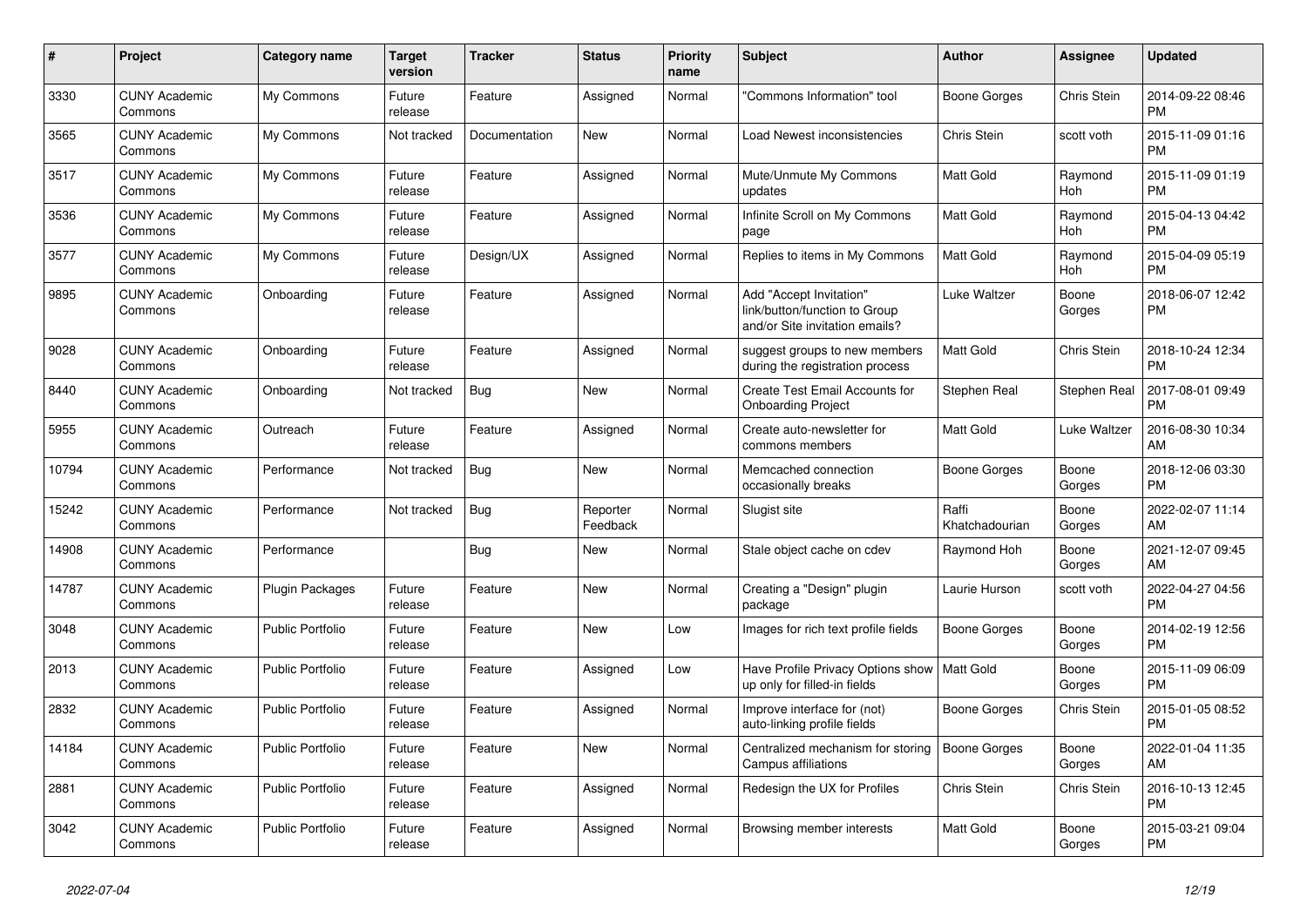| #     | Project                         | <b>Category name</b>    | <b>Target</b><br>version | <b>Tracker</b> | <b>Status</b>        | <b>Priority</b><br>name | <b>Subject</b>                                                                 | Author           | <b>Assignee</b>     | <b>Updated</b>                |
|-------|---------------------------------|-------------------------|--------------------------|----------------|----------------------|-------------------------|--------------------------------------------------------------------------------|------------------|---------------------|-------------------------------|
| 3220  | <b>CUNY Academic</b><br>Commons | <b>Public Portfolio</b> | Future<br>release        | Feature        | Assigned             | Normal                  | Add indent/outdent option to<br>Formatting Buttons on Profile<br>Page          | <b>Matt Gold</b> | Boone<br>Gorges     | 2014-05-21 10:39<br><b>PM</b> |
| 3768  | <b>CUNY Academic</b><br>Commons | Public Portfolio        | Future<br>release        | Feature        | Assigned             | Normal                  | Institutions/Past positions on<br>public portfolios                            | <b>Matt Gold</b> | Boone<br>Gorges     | 2018-04-23 10:44<br>AM        |
| 3770  | <b>CUNY Academic</b><br>Commons | <b>Public Portfolio</b> | Future<br>release        | Feature        | Assigned             | Normal                  | Improve Layout/Formatting of<br>Positions Area on Public Portfolios            | Matt Gold        | Chris Stein         | 2015-04-01 09:17<br><b>PM</b> |
| 4404  | <b>CUNY Academic</b><br>Commons | Public Portfolio        | Future<br>release        | Design/UX      | Assigned             | Normal                  | Change color of permissions info<br>on portfolio editing interface             | Matt Gold        | Samantha<br>Raddatz | 2015-08-11 05:28<br><b>PM</b> |
| 2753  | <b>CUNY Academic</b><br>Commons | Public Portfolio        | Future<br>release        | Feature        | <b>New</b>           | Normal                  | Create actual actual tagification in<br>academic interests and other<br>fields | Micki Kaufman    | Boone<br>Gorges     | 2015-01-05 08:52<br><b>PM</b> |
| 4253  | <b>CUNY Academic</b><br>Commons | Public Portfolio        | Future<br>release        | Design/UX      | New                  | Normal                  | Encourage users to add portfolio<br>content                                    | Samantha Raddatz | Samantha<br>Raddatz | 2015-07-07 11:32<br>AM        |
| 4622  | <b>CUNY Academic</b><br>Commons | Public Portfolio        | Future<br>release        | Design/UX      | <b>New</b>           | Normal                  | <b>Profile Visibility Settings</b>                                             | Samantha Raddatz | Samantha<br>Raddatz | 2015-09-21 12:18<br><b>PM</b> |
| 5827  | <b>CUNY Academic</b><br>Commons | <b>Public Portfolio</b> | Future<br>release        | Bug            | Assigned             | Normal                  | Academic Interests square bracket<br>links not working                         | scott voth       | Chris Stein         | 2016-08-11 11:59<br><b>PM</b> |
| 10354 | <b>CUNY Academic</b><br>Commons | Public Portfolio        | Future<br>release        | Feature        | New                  | Normal                  | Opt out of Having a Profile Page                                               | scott voth       | Chris Stein         | 2020-05-12 10:43<br>AM        |
| 11496 | <b>CUNY Academic</b><br>Commons | Public Portfolio        | 1.15.2                   | Support        | <b>New</b>           | Normal                  | Replace Twitter Icon on Member<br>Portfolio page                               | scott voth       | Boone<br>Gorges     | 2019-06-06 01:03<br><b>PM</b> |
| 6014  | <b>CUNY Academic</b><br>Commons | Publicity               | Future<br>release        | Publicity      | Reporter<br>Feedback | Normal                  | Google search listing                                                          | <b>Matt Gold</b> | Boone<br>Gorges     | 2016-09-21 03:48<br><b>PM</b> |
| 6115  | <b>CUNY Academic</b><br>Commons | Publicity               | Not tracked              | Feature        | Assigned             | Normal                  | create digital signage for GC                                                  | <b>Matt Gold</b> | scott voth          | 2016-10-11 10:09<br><b>PM</b> |
| 3506  | <b>CUNY Academic</b><br>Commons | Publicity               | 1.7                      | Publicity      | <b>New</b>           | Normal                  | Prepare 1.7 email messaging                                                    | Micki Kaufman    | Micki<br>Kaufman    | 2014-10-01 12:36<br><b>PM</b> |
| 3509  | <b>CUNY Academic</b><br>Commons | Publicity               | 1.7                      | Publicity      | <b>New</b>           | Normal                  | Create 1.7 digital signage imagery                                             | Micki Kaufman    | Marilyn<br>Weber    | 2014-10-01 12:40<br><b>PM</b> |
| 3510  | <b>CUNY Academic</b><br>Commons | Publicity               | 1.7                      | Publicity      | Assigned             | Normal                  | Post on the News Blog re: 'My<br>Commons'                                      | Micki Kaufman    | Sarah<br>Morgano    | 2014-10-15 11:18<br>AM        |
| 3511  | <b>CUNY Academic</b><br>Commons | Publicity               | 1.7                      | Publicity      | Assigned             | Normal                  | Social media for 1.7                                                           | Micki Kaufman    | Sarah<br>Morgano    | 2014-10-14 03:32<br>PM        |
| 12247 | <b>CUNY Academic</b><br>Commons | Publicity               | Not tracked              | Support        | New                  | Normal                  | Screenshot of First Commons<br>Homepage                                        | scott voth       | scott voth          | 2020-01-14 12:08<br><b>PM</b> |
| 9643  | <b>CUNY Academic</b><br>Commons | Publicity               | Not tracked              | Feature        | New                  | Normal                  | Create a page on the Commons<br>for logos etc.                                 | Stephen Real     | Stephen Real        | 2018-04-24 10:53<br>AM        |
| 11945 | <b>CUNY Academic</b><br>Commons | Reckoning               | Future<br>release        | Feature        | Reporter<br>Feedback | Normal                  | Add Comments bubble to<br>Reckoning views                                      | Boone Gorges     | Boone<br>Gorges     | 2019-11-12 05:14<br><b>PM</b> |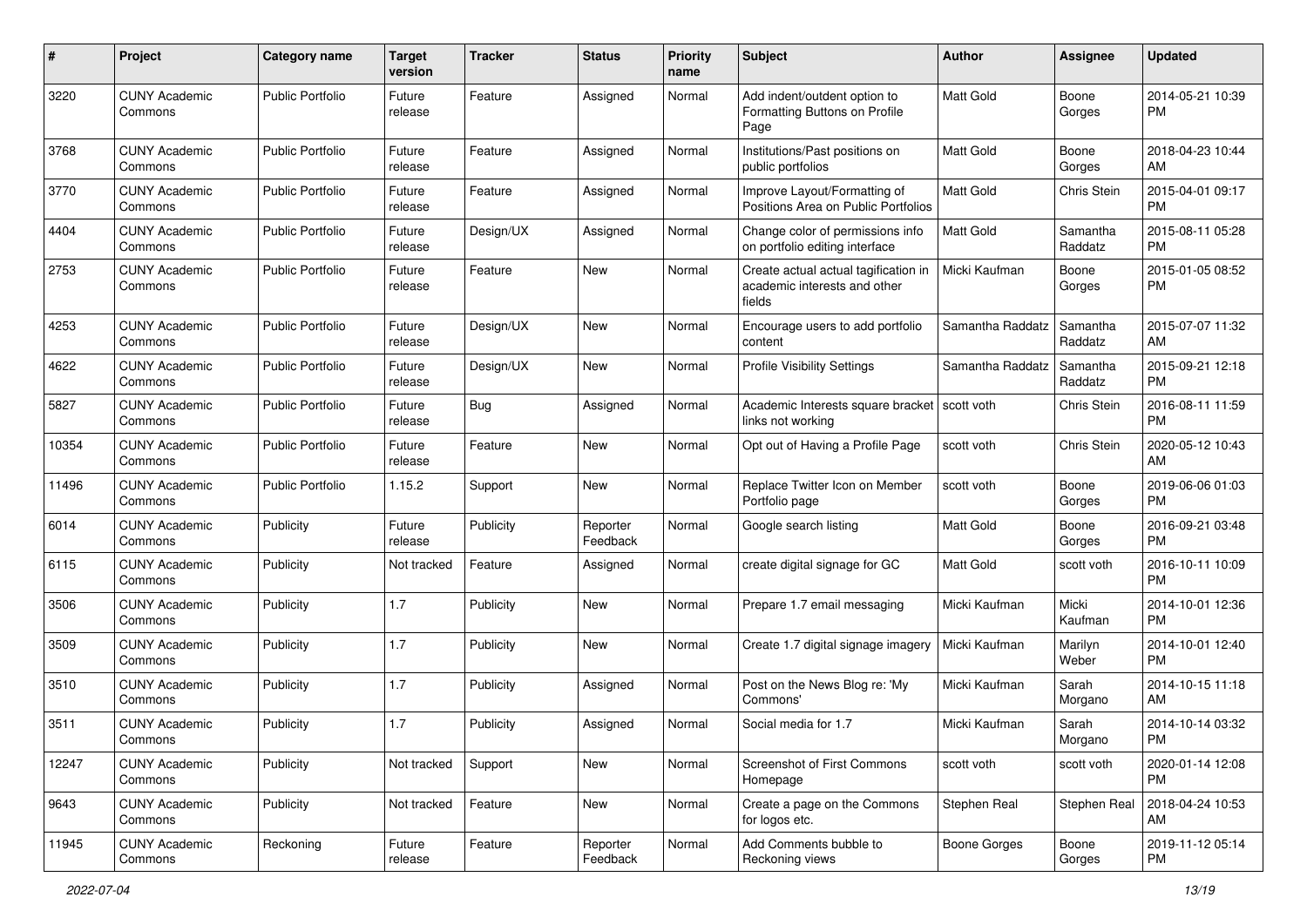| $\#$  | Project                         | <b>Category name</b>     | Target<br>version | <b>Tracker</b> | <b>Status</b>        | Priority<br>name | <b>Subject</b>                                                           | <b>Author</b>       | <b>Assignee</b>     | <b>Updated</b>                |
|-------|---------------------------------|--------------------------|-------------------|----------------|----------------------|------------------|--------------------------------------------------------------------------|---------------------|---------------------|-------------------------------|
| 3615  | <b>CUNY Academic</b><br>Commons | Redmine                  | Not tracked       | Feature        | <b>New</b>           | Low              | Create Redmine issues via email                                          | Dominic Giglio      | Boone<br>Gorges     | 2017-11-16 11:36<br>AM        |
| 940   | <b>CUNY Academic</b><br>Commons | Redmine                  | Future<br>release | Feature        | Assigned             | Low              | Communication with users after<br>releases                               | <b>Matt Gold</b>    | Dominic<br>Giglio   | 2012-09-09 04:36<br><b>PM</b> |
| 308   | <b>CUNY Academic</b><br>Commons | Registration             | Future<br>release | Feature        | <b>New</b>           | Normal           | Group recommendations for<br>signup process                              | Boone Gorges        | Samantha<br>Raddatz | 2015-11-09 05:07<br><b>PM</b> |
| 5225  | <b>CUNY Academic</b><br>Commons | Registration             | Future<br>release | Feature        | Assigned             | Normal           | On-boarding Issues                                                       | Luke Waltzer        | Samantha<br>Raddatz | 2016-02-12 02:58<br><b>PM</b> |
| 10273 | <b>CUNY Academic</b><br>Commons | Registration             | Not tracked       | Support        | Reporter<br>Feedback | Normal           | users combining CF and campus<br>address                                 | Marilyn Weber       |                     | 2019-09-18 10:58<br>AM        |
| 11860 | <b>CUNY Academic</b><br>Commons | Registration             | Future<br>release | Feature        | <b>New</b>           | Normal           | <b>Ensure Students Are Aware They</b><br>Can Use Aliases At Registration | scott voth          |                     | 2019-09-24 08:46<br>AM        |
| 370   | <b>CUNY Academic</b><br>Commons | Registration             | Future<br>release | Feature        | Assigned             | High             | <b>Guest Accounts</b>                                                    | Matt Gold           | Matt Gold           | 2015-04-09 09:33<br><b>PM</b> |
| 13430 | <b>CUNY Academic</b><br>Commons | Reply By Email           | Not tracked       | Bug            | New                  | Normal           | Delay in RBE                                                             | Luke Waltzer        | Raymond<br>Hoh      | 2020-10-13 11:16<br>AM        |
| 3369  | <b>CUNY Academic</b><br>Commons | Reply By Email           | Not tracked       | Outreach       | Hold                 | Normal           | Release reply by email to WP<br>plugin directory                         | <b>Matt Gold</b>    | Raymond<br>Hoh      | 2016-03-01 12:46<br><b>PM</b> |
| 6671  | <b>CUNY Academic</b><br>Commons | Reply By Email           | Not tracked       | Bug            | Assigned             | Normal           | "Post too often" RBE error<br>message                                    | <b>Matt Gold</b>    | Raymond<br>Hoh      | 2016-11-11 09:55<br>AM        |
| 8976  | <b>CUNY Academic</b><br>Commons | Reply By Email           | Not tracked       | Feature        | Assigned             | Normal           | Package RBE new topics posting?                                          | <b>Matt Gold</b>    | Raymond<br>Hoh      | 2017-12-04 02:34<br><b>PM</b> |
| 8991  | <b>CUNY Academic</b><br>Commons | Reply By Email           | Not tracked       | Bug            | Hold                 | Normal           | RBE duplicate email message<br>issue                                     | Matt Gold           | Raymond<br>Hoh      | 2018-02-18 08:53<br><b>PM</b> |
| 16177 | <b>CUNY Academic</b><br>Commons | Reply By Email           |                   | Bug            | New                  | Normal           | Switch to Inbound mode for RBE                                           | Raymond Hoh         | Raymond<br>Hoh      | 2022-05-30 04:32<br><b>PM</b> |
| 3002  | <b>CUNY Academic</b><br>Commons | Search                   | Future<br>release | Feature        | Assigned             | Normal           | Overhaul CAC search by using<br>external search appliance                | <b>Boone Gorges</b> | Boone<br>Gorges     | 2020-07-15 03:05<br><b>PM</b> |
| 9729  | <b>CUNY Academic</b><br>Commons | <b>SEO</b>               | Not tracked       | Support        | New                  | Normal           | 503 Errors showing on<br>newlaborforum.cuny.edu                          | Diane Krauthamer    | Raymond<br>Hoh      | 2018-05-22 04:48<br><b>PM</b> |
| 3662  | <b>CUNY Academic</b><br>Commons | <b>SEO</b>               | Future<br>release | Feature        | Assigned             | Normal           | Duplicate Content/SEO/Google<br>issues                                   | Matt Gold           | Raymond<br>Hoh      | 2015-04-13 04:37<br><b>PM</b> |
| 13048 | <b>CUNY Academic</b><br>Commons | Shortcodes and<br>embeds | Future<br>release | Feature        | New                  | Normal           | Jupyter Notebooks support                                                | Boone Gorges        |                     | 2020-07-14 11:46<br>AM        |
| 13331 | <b>CUNY Academic</b><br>Commons | Site cloning             | Future<br>release | Bug            | New                  | Normal           | Combine Site Template and Clone<br>operations                            | Boone Gorges        | Jeremy Felt         | 2021-11-19 12:39<br><b>PM</b> |
| 5050  | <b>CUNY Academic</b><br>Commons | Social Paper             | Future<br>release | Feature        | <b>New</b>           | Low              | Making comments visible in SP<br>editing mode (SP suggestion #1)         | Marilyn Weber       | Samantha<br>Raddatz | 2019-09-17 11:10<br><b>PM</b> |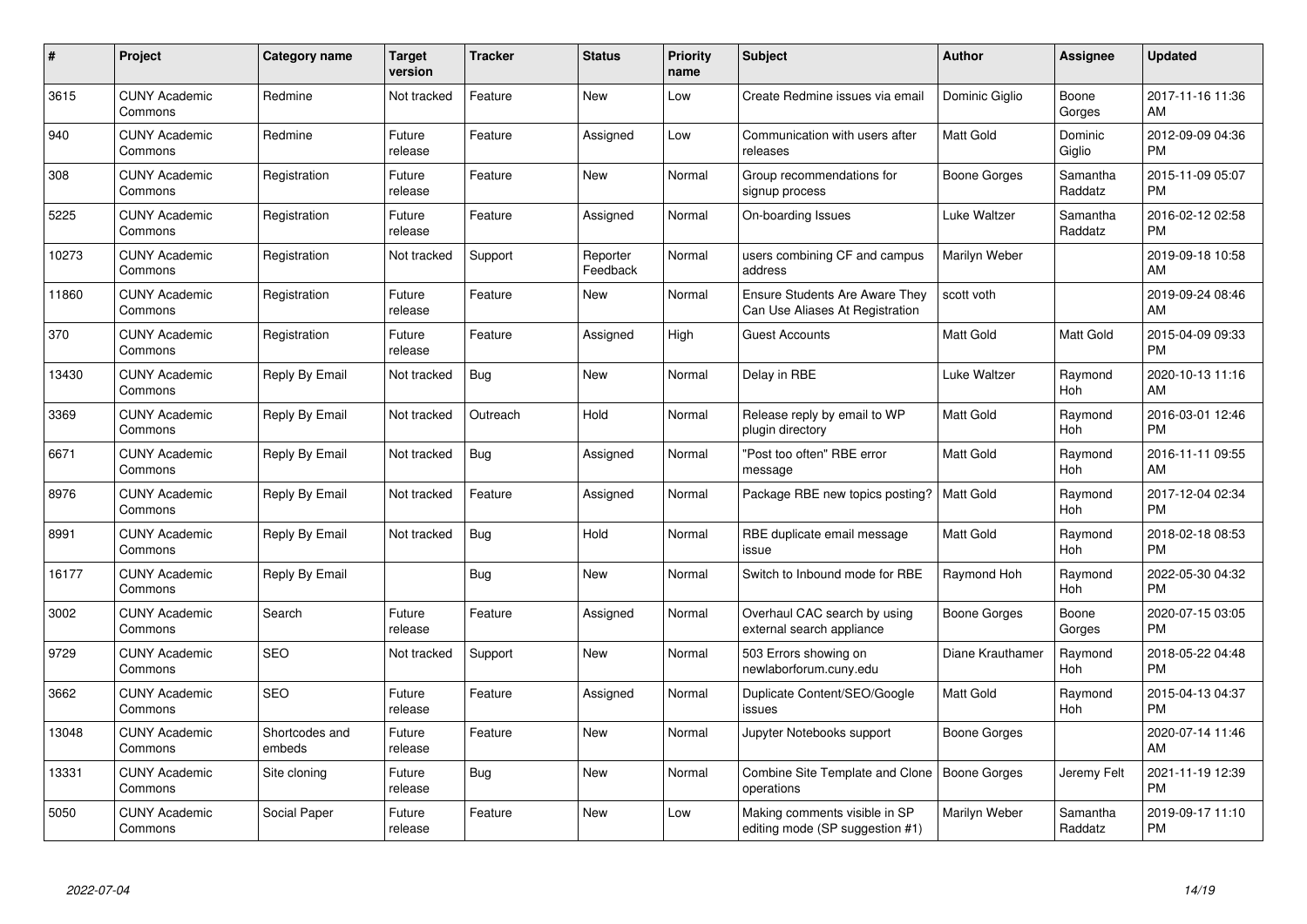| #     | Project                         | <b>Category name</b>    | <b>Target</b><br>version | <b>Tracker</b> | <b>Status</b>        | Priority<br>name | <b>Subject</b>                                                                                                                                        | Author                  | <b>Assignee</b>     | <b>Updated</b>                |
|-------|---------------------------------|-------------------------|--------------------------|----------------|----------------------|------------------|-------------------------------------------------------------------------------------------------------------------------------------------------------|-------------------------|---------------------|-------------------------------|
| 5052  | <b>CUNY Academic</b><br>Commons | Social Paper            | Future<br>release        | Feature        | <b>New</b>           | Low              | Sentence by sentence or line by<br>line comments (SP suggestion #3)                                                                                   | Marilyn Weber           | Boone<br>Gorges     | 2016-02-11 10:24<br><b>PM</b> |
| 5053  | <b>CUNY Academic</b><br>Commons | Social Paper            | Future<br>release        | Feature        | New                  | Low              | Scrollable menu to add readers<br>(SP suggestion #4)                                                                                                  | Marilyn Weber           | Samantha<br>Raddatz | 2016-04-21 05:21<br><b>PM</b> |
| 5058  | <b>CUNY Academic</b><br>Commons | Social Paper            | Future<br>release        | Feature        | <b>New</b>           | Low              | Can there be a clearer signal that<br>even when comments have<br>already been made you add<br>comments by clicking on the side?<br>(SP suggestion #5) | Marilyn Weber           | Samantha<br>Raddatz | 2016-02-11 10:24<br><b>PM</b> |
| 5488  | <b>CUNY Academic</b><br>Commons | Social Paper            | Future<br>release        | Bug            | <b>New</b>           | Normal           | Add a "last edited by" field to<br>Social Paper group directories                                                                                     | <b>Boone Gorges</b>     |                     | 2016-04-21 10:05<br><b>PM</b> |
| 5489  | <b>CUNY Academic</b><br>Commons | Social Paper            | Future<br>release        | Feature        | New                  | Normal           | Asc/desc sorting for Social Paper<br>directories                                                                                                      | <b>Boone Gorges</b>     |                     | 2016-04-21 10:06<br><b>PM</b> |
| 7663  | <b>CUNY Academic</b><br>Commons | Social Paper            | Future<br>release        | Bug            | New                  | Normal           | Social Paper notifications not<br>formatted correctly on secondary<br>sites                                                                           | Boone Gorges            | Boone<br>Gorges     | 2018-04-16 03:52<br><b>PM</b> |
| 7981  | <b>CUNY Academic</b><br>Commons | Social Paper            | Future<br>release        | Bug            | New                  | Normal           | Social Paper comments should<br>not go to spam                                                                                                        | Luke Waltzer            | Boone<br>Gorges     | 2018-04-16 03:52<br><b>PM</b> |
| 5199  | <b>CUNY Academic</b><br>Commons | Social Paper            | Future<br>release        | Feature        | New                  | Normal           | add tables to the SP editor                                                                                                                           | Marilyn Weber           |                     | 2016-10-24 11:27<br>AM        |
| 5205  | <b>CUNY Academic</b><br>Commons | Social Paper            | Future<br>release        | Feature        | <b>New</b>           | Normal           | Social Paper folders                                                                                                                                  | Marilyn Weber           |                     | 2016-02-11 10:24<br><b>PM</b> |
| 5282  | <b>CUNY Academic</b><br>Commons | Social Paper            | Future<br>release        | Bug            | <b>New</b>           | Normal           | Replying via email directs to paper<br>but not individual comment.                                                                                    | Marilyn Weber           | Raymond<br>Hoh      | 2016-03-02 01:48<br><b>PM</b> |
| 5397  | <b>CUNY Academic</b><br>Commons | Social Paper            | Future<br>release        | Feature        | New                  | Normal           | frustrating to have to<br>enable/disable in SP                                                                                                        | Marilyn Weber           | Samantha<br>Raddatz | 2016-04-20 03:39<br><b>PM</b> |
| 13975 | <b>CUNY Academic</b><br>Commons | Social Paper            | Not tracked              | Support        | Reporter<br>Feedback | Normal           | can't approve comments on Social<br>Paper paper                                                                                                       | Marilyn Weber           |                     | 2021-02-12 09:33<br>AM        |
| 8898  | <b>CUNY Academic</b><br>Commons | Social Paper            | Not tracked              | Feature        | Assigned             | Normal           | Usage data on docs and social<br>paper                                                                                                                | <b>Matt Gold</b>        | Matt Gold           | 2017-11-16 11:32<br>AM        |
| 5182  | <b>CUNY Academic</b><br>Commons | Social Paper            | Future<br>release        | Design/UX      | New                  | Normal           | "Publishing" a private paper on<br>social paper?                                                                                                      | Raffi<br>Khatchadourian | Boone<br>Gorges     | 2016-10-13 04:12<br><b>PM</b> |
| 5183  | <b>CUNY Academic</b><br>Commons | Social Paper            | Future<br>release        | Design/UX      | <b>New</b>           | Normal           | Creating a new paper when<br>viewing an existing paper                                                                                                | Raffi<br>Khatchadourian | Samantha<br>Raddatz | 2016-02-02 12:09<br><b>PM</b> |
| 6426  | <b>CUNY Academic</b><br>Commons | Spam/Spam<br>Prevention | Future<br>release        | Feature        | Assigned             | Normal           | Force captcha on all comments?                                                                                                                        | <b>Matt Gold</b>        | <b>Tahir Butt</b>   | 2016-10-24 02:06<br><b>PM</b> |
| 8666  | <b>CUNY Academic</b><br>Commons | Teaching                | Not tracked              | Documentation  | Assigned             | Normal           | Create Teaching on the Commons   Matt Gold<br>Resource Page                                                                                           |                         | Laurie Hurson       | 2019-09-23 03:16<br><b>PM</b> |
| 3090  | <b>CUNY Academic</b><br>Commons | Twitter page            | Future<br>release        | Feature        | Assigned             | Normal           | Prevent Retweets from showing<br>up on Commons twitter page                                                                                           | Matt Gold               | <b>Tahir Butt</b>   | 2016-10-24 11:31<br>AM        |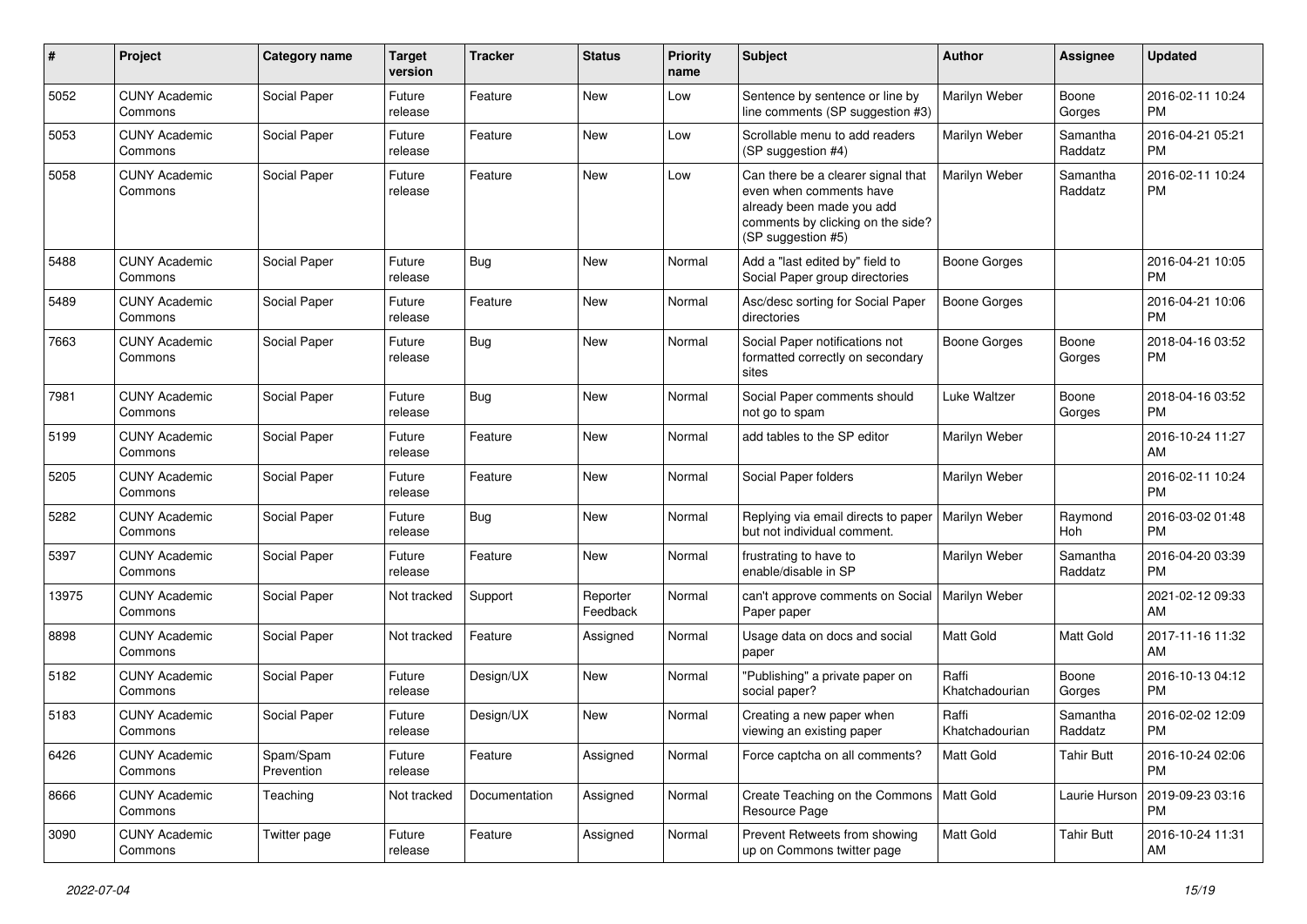| #     | <b>Project</b>                  | Category name          | <b>Target</b><br>version | <b>Tracker</b> | <b>Status</b>        | <b>Priority</b><br>name | <b>Subject</b>                                                                                               | <b>Author</b>           | Assignee            | <b>Updated</b>                |
|-------|---------------------------------|------------------------|--------------------------|----------------|----------------------|-------------------------|--------------------------------------------------------------------------------------------------------------|-------------------------|---------------------|-------------------------------|
| 3473  | <b>CUNY Academic</b><br>Commons | User Experience        | Future<br>release        | Feature        | Assigned             | Normal                  | Commons profile: Add help info<br>about "Positions" replacing "title"                                        | Keith Miyake            | Samantha<br>Raddatz | 2015-11-09 02:28<br><b>PM</b> |
| 4661  | <b>CUNY Academic</b><br>Commons | <b>User Experience</b> | Future<br>release        | Bug            | Assigned             | Normal                  | <b>Simplify Events text</b>                                                                                  | <b>Matt Gold</b>        | Samantha<br>Raddatz | 2015-10-02 09:06<br><b>PM</b> |
| 5316  | <b>CUNY Academic</b><br>Commons | <b>User Experience</b> | Future<br>release        | Feature        | Assigned             | Normal                  | Prompt user email address<br>updates                                                                         | <b>Matt Gold</b>        | Stephen Real        | 2016-12-21 03:30<br><b>PM</b> |
| 6298  | <b>CUNY Academic</b><br>Commons | <b>User Experience</b> | Not tracked              | Design/UX      | Assigned             | Normal                  | Examine data from survey                                                                                     | <b>Matt Gold</b>        | Margaret<br>Galvan  | 2016-10-14 12:16<br><b>PM</b> |
| 4222  | <b>CUNY Academic</b><br>Commons | User Experience        | Future<br>release        | Design/UX      | New                  | Normal                  | Add information to 'Delete<br>Account' page                                                                  | Samantha Raddatz        | scott voth          | 2015-06-26 11:35<br>AM        |
| 8675  | <b>CUNY Academic</b><br>Commons | User Onboarding        | Future<br>release        | <b>Bug</b>     | Reporter<br>Feedback | Low                     | Add new User search screen calls<br>for the input of email address but<br>doesn't work with one              | Paul Hebert             | Boone<br>Gorges     | 2017-10-11 11:17<br>AM        |
| 9941  | <b>CUNY Academic</b><br>Commons | Wiki                   | Not tracked              | Support        | Assigned             | Normal                  | Wiki functionality                                                                                           | <b>Matt Gold</b>        | Boone<br>Gorges     | 2018-06-26 10:57<br>AM        |
| 11449 | <b>CUNY Academic</b><br>Commons | WordPress - Media      | Not tracked              | Support        | Reporter<br>Feedback | Normal                  | Cloning Media Library for JITP<br>from Staging to Production Site                                            | Patrick DeDauw          | Boone<br>Gorges     | 2019-05-13 12:00<br><b>PM</b> |
| 14483 | <b>CUNY Academic</b><br>Commons | WordPress - Media      | Not tracked              | <b>Bug</b>     | Reporter<br>Feedback | Normal                  | <b>Wordpress PDF Embed Stopped</b><br>Working after JITP Media Clone                                         | <b>Patrick DeDauw</b>   | Boone<br>Gorges     | 2021-05-20 01:51<br><b>PM</b> |
| 11386 | <b>CUNY Academic</b><br>Commons | WordPress - Media      | Not tracked              | Support        | Reporter<br>Feedback | Normal                  | disappearing images                                                                                          | scott voth              | Boone<br>Gorges     | 2019-05-14 10:32<br><b>AM</b> |
| 4388  | <b>CUNY Academic</b><br>Commons | WordPress (misc)       | Future<br>release        | Bug            | Assigned             | Normal                  | Repeated request for<br>authentication.                                                                      | Alice.Lynn<br>McMichael | Raymond<br>Hoh      | 2015-08-11 07:35<br><b>PM</b> |
| 1508  | <b>CUNY Academic</b><br>Commons | WordPress (misc)       | Future<br>release        | Feature        | Assigned             | Normal                  | Share login cookies across<br>mapped domains                                                                 | Boone Gorges            | Boone<br>Gorges     | 2012-07-02 12:12<br><b>PM</b> |
| 6332  | <b>CUNY Academic</b><br>Commons | WordPress (misc)       | Future<br>release        | Feature        | New                  | Normal                  | Allow uploaded files to be marked<br>as private in an ad hoc way                                             | <b>Boone Gorges</b>     |                     | 2016-10-17 11:41<br><b>PM</b> |
| 10380 | <b>CUNY Academic</b><br>Commons | WordPress (misc)       | Future<br>release        | Feature        | In Progress          | Normal                  | Remove blacklisted plugins                                                                                   | Boone Gorges            |                     | 2022-04-26 12:00<br><b>PM</b> |
| 11024 | <b>CUNY Academic</b><br>Commons | WordPress (misc)       | Future<br>release        | Bug            | <b>New</b>           | Normal                  | Subsites should not show "you<br>should update your .htaccess<br>now" notice after permalink setting<br>save | Boone Gorges            |                     | 2019-01-28 01:35<br><b>PM</b> |
| 13835 | <b>CUNY Academic</b><br>Commons | WordPress (misc)       | Future<br>release        | Feature        | <b>New</b>           | Normal                  | Allow OneSearch widget to have<br>'CUNY' as campus                                                           | <b>Boone Gorges</b>     | Boone<br>Gorges     | 2021-11-19 12:39<br><b>PM</b> |
| 6755  | <b>CUNY Academic</b><br>Commons | WordPress (misc)       | Future<br>release        | Bug            | <b>New</b>           | Normal                  | Cannot Deactivate Plugin                                                                                     | Laura Kane              |                     | 2016-11-16 01:12<br><b>PM</b> |
| 11843 | <b>CUNY Academic</b><br>Commons | WordPress (misc)       | Future<br>release        | Design/UX      | <b>New</b>           | Normal                  | Tweaking the Gutenberg Editor<br>Interface                                                                   | Laurie Hurson           |                     | 2022-04-26 12:00<br><b>PM</b> |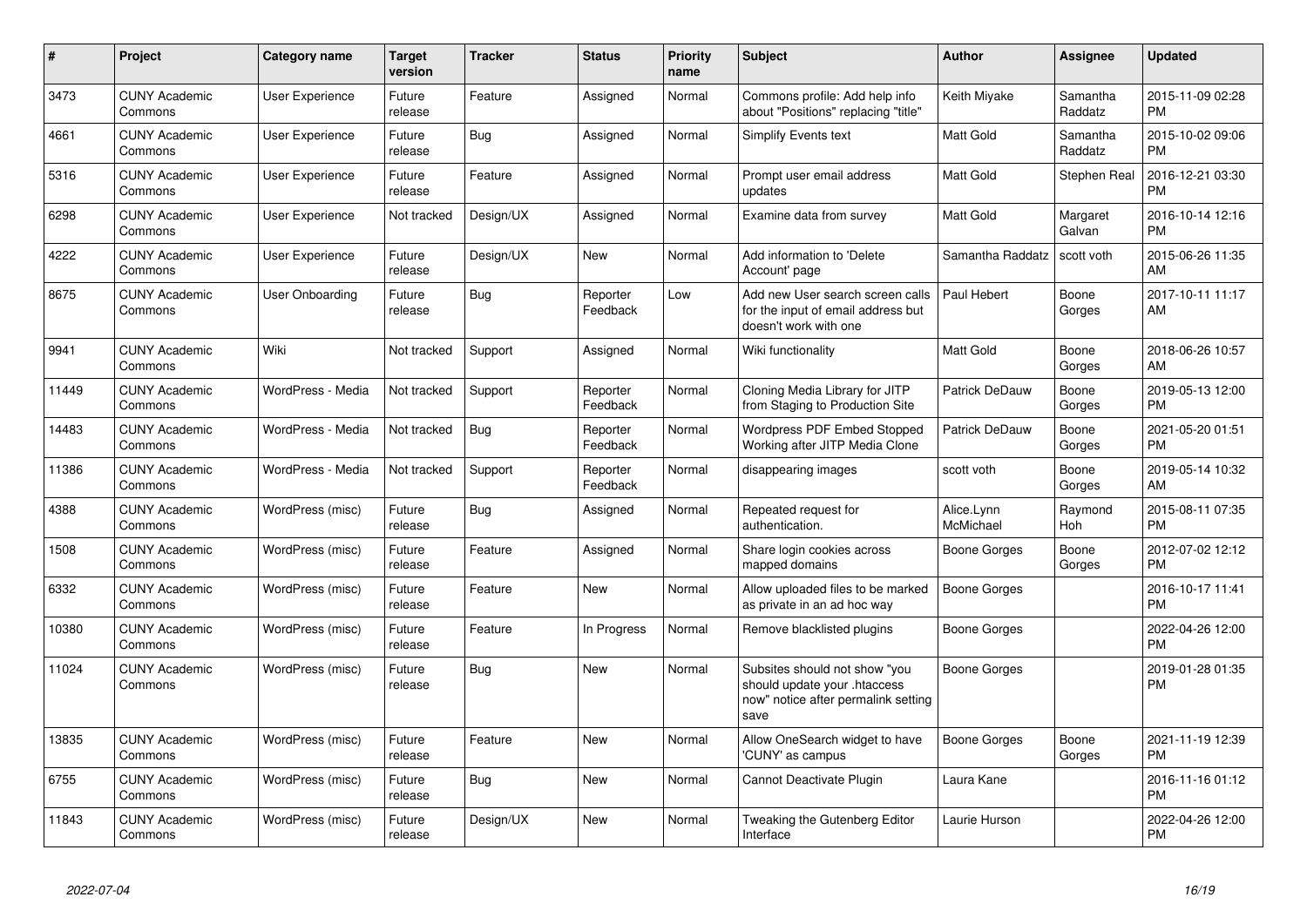| $\#$  | Project                         | <b>Category name</b>     | <b>Target</b><br>version | <b>Tracker</b> | <b>Status</b>        | <b>Priority</b><br>name | <b>Subject</b>                                                                     | <b>Author</b>    | Assignee            | <b>Updated</b>                |
|-------|---------------------------------|--------------------------|--------------------------|----------------|----------------------|-------------------------|------------------------------------------------------------------------------------|------------------|---------------------|-------------------------------|
| 2175  | <b>CUNY Academic</b><br>Commons | WordPress (misc)         | Not tracked              | Support        | Assigned             | Normal                  | Subscibe 2 vs. Jetpack<br>subscription options                                     | local admin      | Matt Gold           | 2016-01-26 04:58<br><b>PM</b> |
| 14074 | <b>CUNY Academic</b><br>Commons | WordPress (misc)         | Not tracked              | Support        | Reporter<br>Feedback | Normal                  | page password protection problem                                                   | Marilyn Weber    |                     | 2021-03-02 11:03<br>AM        |
| 287   | <b>CUNY Academic</b><br>Commons | WordPress (misc)         | Future<br>release        | Feature        | Assigned             | Normal                  | Create troubleshooting tool for<br>account sign-up                                 | Matt Gold        | Boone<br>Gorges     | 2015-11-09 06:17<br><b>PM</b> |
| 365   | <b>CUNY Academic</b><br>Commons | WordPress (misc)         | Future<br>release        | Feature        | Assigned             | Normal                  | <b>Create Mouseover Tooltips</b><br>throughout Site                                | <b>Matt Gold</b> | Chris Stein         | 2015-11-09 06:18<br><b>PM</b> |
| 636   | <b>CUNY Academic</b><br>Commons | WordPress (misc)         | Not tracked              | Support        | Assigned             | Normal                  | Create Lynda.com-like Table of<br>Contents for Prospective Tutorial<br>Screencasts | Matt Gold        | scott voth          | 2016-02-23 03:12<br><b>PM</b> |
| 1105  | <b>CUNY Academic</b><br>Commons | WordPress (misc)         | Future<br>release        | Feature        | Assigned             | Normal                  | Rephrase Blog Privacy Options                                                      | <b>Matt Gold</b> | Samantha<br>Raddatz | 2015-11-09 06:19<br><b>PM</b> |
| 3657  | <b>CUNY Academic</b><br>Commons | WordPress (misc)         | Not tracked              | Feature        | <b>New</b>           | Normal                  | Create alert for GC email<br>addresses                                             | Matt Gold        | Matt Gold           | 2016-04-14 11:29<br><b>PM</b> |
| 3759  | <b>CUNY Academic</b><br>Commons | WordPress (misc)         | Future<br>release        | Feature        | Assigned             | Normal                  | Review Interface for Adding Users<br>to Blogs                                      | <b>Matt Gold</b> | Boone<br>Gorges     | 2015-03-24 05:52<br><b>PM</b> |
| 10040 | <b>CUNY Academic</b><br>Commons | WordPress (misc)         | Not tracked              | Bug            | Reporter<br>Feedback | Normal                  | User doesn't see full list of themes                                               | Matt Gold        | Boone<br>Gorges     | 2018-07-25 10:12<br>AM        |
| 2167  | <b>CUNY Academic</b><br>Commons | WordPress (misc)         | Future<br>release        | Bug            | Assigned             | Normal                  | <b>CAC-Livestream Plugin Issues</b>                                                | Michael Smith    | Dominic<br>Giglio   | 2015-01-02 03:06<br><b>PM</b> |
| 9346  | <b>CUNY Academic</b><br>Commons | WordPress (misc)         | Not tracked              | Bug            | New                  | Normal                  | Clone cetls.bmcc.cuny.edu for<br>development                                       | Owen Roberts     | Raymond<br>Hoh      | 2018-03-06 05:35<br><b>PM</b> |
| 16255 | <b>CUNY Academic</b><br>Commons | WordPress (misc)         |                          | <b>Bug</b>     | New                  | Normal                  | Need to define 'MULTISITE'<br>constant in wp-config.php                            | Raymond Hoh      |                     | 2022-06-19 09:31<br>AM        |
| 14983 | <b>CUNY Academic</b><br>Commons | WordPress (misc)         | Not tracked              | Support        | Reporter<br>Feedback | Normal                  | "Read More" tag not working                                                        | Rebecca Krisel   | Raymond<br>Hoh      | 2021-11-23 01:17<br><b>PM</b> |
| 14113 | <b>CUNY Academic</b><br>Commons | WordPress (misc)         | Future<br>release        | Bug            | Hold                 | Normal                  | Block Editor Not Working on this<br>page - Json error                              | scott voth       | Boone<br>Gorges     | 2021-03-05 11:01<br>AM        |
| 15767 | <b>CUNY Academic</b><br>Commons | WordPress (misc)         |                          | Support        | <b>New</b>           | Normal                  | Site loading slowly                                                                | scott voth       | Boone<br>Gorges     | 2022-04-04 08:56<br><b>PM</b> |
| 16245 | <b>CUNY Academic</b><br>Commons | WordPress (misc)         |                          | Bug            | Reporter<br>Feedback | Normal                  | Save Button missing on<br>WordPress Profile page                                   | scott voth       | Raymond<br>Hoh      | 2022-06-16 03:09<br><b>PM</b> |
| 11624 | <b>CUNY Academic</b><br>Commons | WordPress (misc)         | Not tracked              | Support        | <b>New</b>           | Normal                  | Change pages into posts or swap<br>database for a Commons site?                    | Stephen Klein    | Raymond<br>Hoh      | 2019-07-09 11:04<br>AM        |
| 6356  | <b>CUNY Academic</b><br>Commons | <b>WordPress Plugins</b> | Future<br>release        | Bug            | Reporter<br>Feedback | Low                     | Should Subscribe2 be<br>deprecated?                                                | Luke Waltzer     |                     | 2017-03-20 12:20<br><b>PM</b> |
| 1562  | <b>CUNY Academic</b><br>Commons | <b>WordPress Plugins</b> | Future<br>release        | Feature        | Assigned             | Low                     | Play with NYT Collaborative<br><b>Authoring Tool</b>                               | <b>Matt Gold</b> | Boone<br>Gorges     | 2015-01-05 08:47<br><b>PM</b> |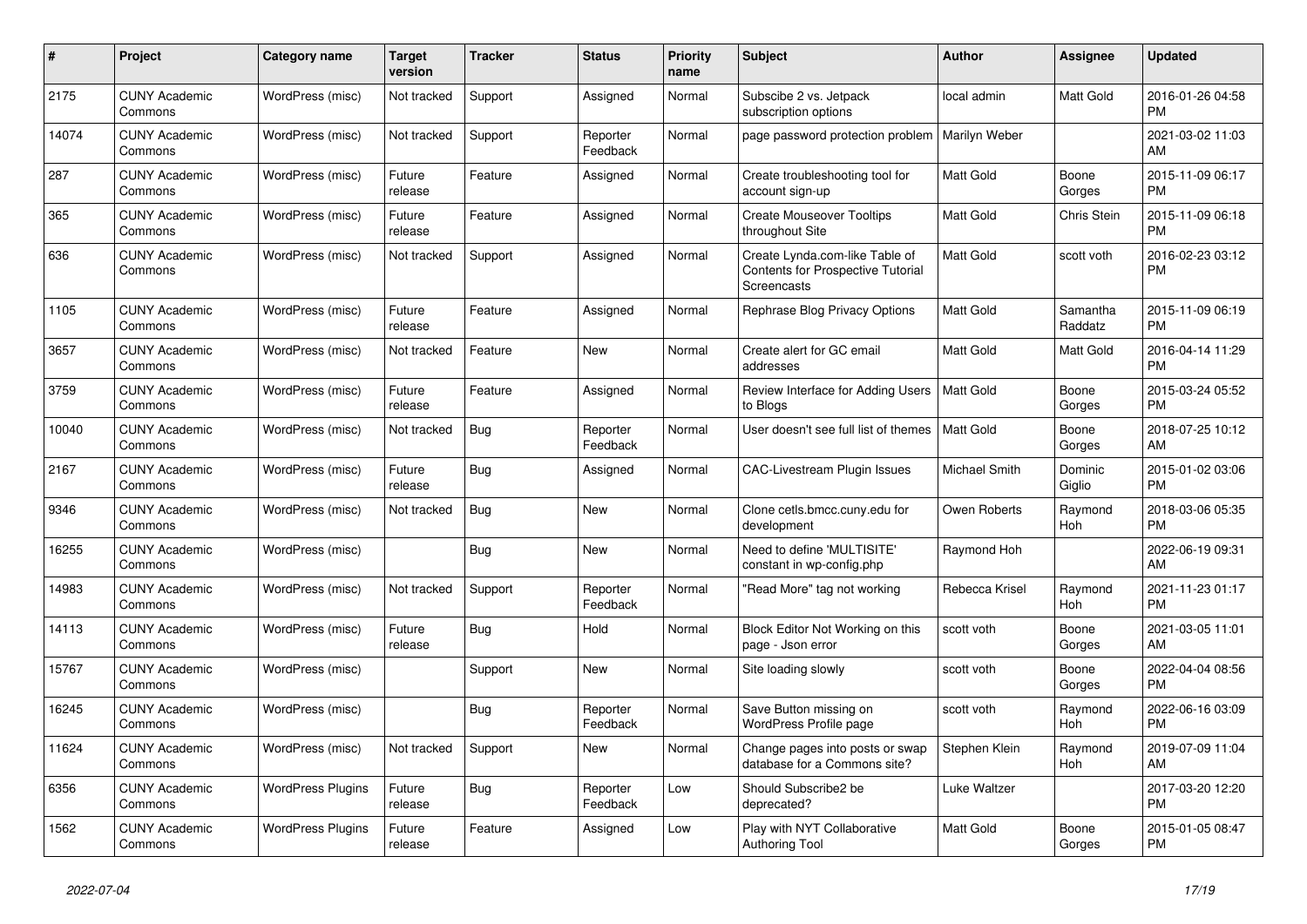| #     | Project                         | <b>Category name</b>     | <b>Target</b><br>version | <b>Tracker</b> | <b>Status</b>        | <b>Priority</b><br>name | <b>Subject</b>                                              | <b>Author</b>           | Assignee          | <b>Updated</b>                |
|-------|---------------------------------|--------------------------|--------------------------|----------------|----------------------|-------------------------|-------------------------------------------------------------|-------------------------|-------------------|-------------------------------|
| 2223  | <b>CUNY Academic</b><br>Commons | <b>WordPress Plugins</b> | Future<br>release        | Feature        | Assigned             | Low                     | Add Participad to the CUNY<br><b>Academic Commons</b>       | <b>Matt Gold</b>        | Boone<br>Gorges   | 2014-09-17 10:03<br><b>PM</b> |
| 8498  | <b>CUNY Academic</b><br>Commons | <b>WordPress Plugins</b> | Future<br>release        | Feature        | New                  | Low                     | <b>Gravity Forms Email Users</b>                            | Raffi<br>Khatchadourian | Matt Gold         | 2017-10-13 12:58<br><b>PM</b> |
| 9926  | <b>CUNY Academic</b><br>Commons | <b>WordPress Plugins</b> | Future<br>release        | Bug            | <b>New</b>           | Normal                  | twitter-mentions-as-comments<br>cron jobs can run long      | <b>Boone Gorges</b>     | Boone<br>Gorges   | 2018-10-24 12:34<br><b>PM</b> |
| 14987 | <b>CUNY Academic</b><br>Commons | <b>WordPress Plugins</b> | Future<br>release        | Bug            | New                  | Normal                  | Elementor update causes<br>database freeze-up               | Boone Gorges            | Boone<br>Gorges   | 2021-11-29 12:02<br><b>PM</b> |
| 11545 | <b>CUNY Academic</b><br>Commons | <b>WordPress Plugins</b> | Not tracked              | Support        | <b>New</b>           | Normal                  | <b>Twitter searches in WordPress</b>                        | Gina Cherry             | Matt Gold         | 2019-09-23 01:03<br><b>PM</b> |
| 11649 | <b>CUNY Academic</b><br>Commons | <b>WordPress Plugins</b> | 2.0.3                    | Bug            | In Progress          | Normal                  | CC license displayed on every<br>page                       | Gina Cherry             | Raymond<br>Hoh    | 2022-06-29 11:32<br>AM        |
| 9289  | <b>CUNY Academic</b><br>Commons | <b>WordPress Plugins</b> | Future<br>release        | Bug            | Reporter<br>Feedback | Normal                  | Email Users Plugin                                          | Laurie Hurson           | Boone<br>Gorges   | 2018-10-24 12:34<br><b>PM</b> |
| 11415 | <b>CUNY Academic</b><br>Commons | <b>WordPress Plugins</b> | Not tracked              | Bug            | Reporter<br>Feedback | Normal                  | <b>Blog Subscriptions in Jetpack</b>                        | Laurie Hurson           |                   | 2019-05-14 10:34<br>AM        |
| 12121 | <b>CUNY Academic</b><br>Commons | <b>WordPress Plugins</b> | 2.0.3                    | Feature        | Reporter<br>Feedback | Normal                  | Embedding H5P Iframes on<br><b>Commons Site</b>             | Laurie Hurson           | Boone<br>Gorges   | 2022-06-29 11:32<br>AM        |
| 9211  | <b>CUNY Academic</b><br>Commons | <b>WordPress Plugins</b> | Future<br>release        | Support        | Reporter<br>Feedback | Normal                  | Auto-Role Setting in Forum Plugin<br>Causing Some Confusion | Luke Waltzer            | Boone<br>Gorges   | 2018-03-13 11:44<br>AM        |
| 8078  | <b>CUNY Academic</b><br>Commons | <b>WordPress Plugins</b> | Future<br>release        | System Upgrade | Assigned             | Normal                  | <b>CommentPress Updates</b>                                 | Margaret Galvan         | Christian<br>Wach | 2017-05-08 03:49<br><b>PM</b> |
| 12741 | <b>CUNY Academic</b><br>Commons | <b>WordPress Plugins</b> | Not tracked              | Support        | Reporter<br>Feedback | Normal                  | Tableau Public Viz Block                                    | Marilyn Weber           | Raymond<br>Hoh    | 2020-05-12 11:00<br>AM        |
| 11120 | <b>CUNY Academic</b><br>Commons | <b>WordPress Plugins</b> | Not tracked              | Bug            | Reporter<br>Feedback | Normal                  | Events Manager Events Not<br>Showing Up                     | Mark Webb               |                   | 2019-02-27 04:10<br><b>PM</b> |
| 364   | <b>CUNY Academic</b><br>Commons | <b>WordPress Plugins</b> | Future<br>release        | Feature        | New                  | Normal                  | <b>Bulletin Board</b>                                       | <b>Matt Gold</b>        |                   | 2015-01-05 08:50<br><b>PM</b> |
| 497   | <b>CUNY Academic</b><br>Commons | <b>WordPress Plugins</b> | Future<br>release        | Feature        | Assigned             | Normal                  | Drag and Drop Ordering on<br>Gallery Post Plugin            | Matt Gold               | Ron Rennick       | 2015-11-09 06:18<br><b>PM</b> |
| 658   | <b>CUNY Academic</b><br>Commons | <b>WordPress Plugins</b> | Future<br>release        | Feature        | Assigned             | Normal                  | Rebulid Sitewide Tag Suggestion                             | <b>Matt Gold</b>        | Boone<br>Gorges   | 2015-01-05 08:47<br><b>PM</b> |
| 9947  | <b>CUNY Academic</b><br>Commons | <b>WordPress Plugins</b> | Future<br>release        | Feature        | Reporter<br>Feedback | Normal                  | Install H5P quiz plugin                                     | Matt Gold               | Boone<br>Gorges   | 2018-09-11 11:01<br>AM        |
| 15516 | <b>CUNY Academic</b><br>Commons | <b>WordPress Plugins</b> |                          | Bug            | Reporter<br>Feedback | Normal                  | Can't publish or save draft of post<br>on wordpress.com     | Raffi<br>Khatchadourian | Raymond<br>Hoh    | 2022-03-02 05:52<br><b>PM</b> |
| 16314 | <b>CUNY Academic</b><br>Commons | <b>WordPress Plugins</b> |                          | Feature        | <b>New</b>           | Normal                  | Install Multicollab plug-in?                                | Raffi<br>Khatchadourian |                   | 2022-06-29 03:44<br><b>PM</b> |